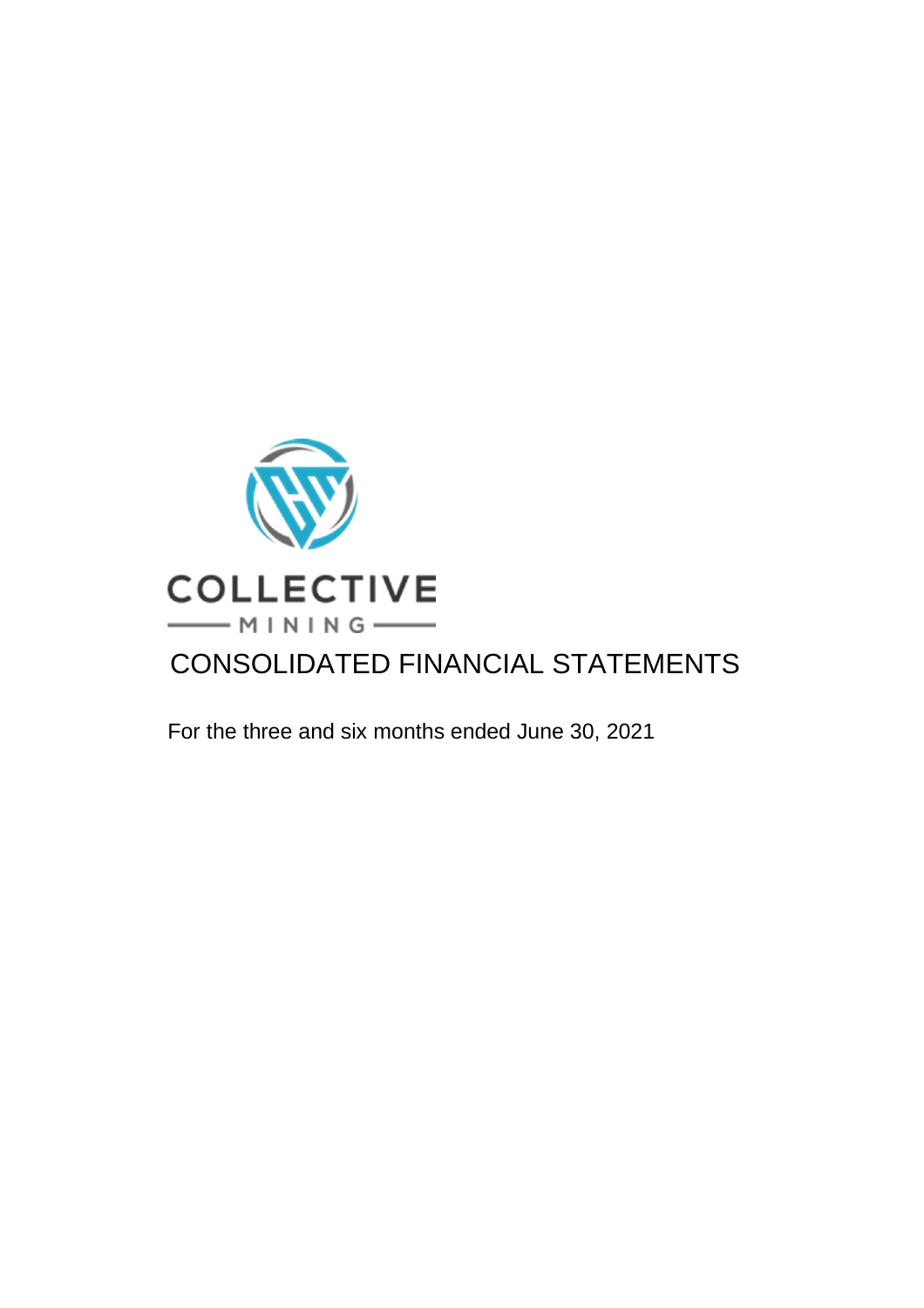# **COLLECTIVE MINING LTD. Consolidated Statement of Financial Position (unaudited)**

(All amounts expressed in U.S. Dollars, unless otherwise indicated)

|                                          |             | <b>June 30,</b> | December 31, |
|------------------------------------------|-------------|-----------------|--------------|
|                                          |             | 2021            | 2020         |
| As at                                    | <b>Note</b> |                 |              |
|                                          |             | \$              | \$           |
| <b>ASSETS</b>                            |             |                 |              |
| <b>Current assets:</b>                   |             |                 |              |
| Cash and cash equivalents                |             | 12,026,246      | 1,717,385    |
| Receivables and prepaid expenses         | 8           | 186,558         | 446,806      |
| Inventories                              |             | 3,576           |              |
|                                          |             | 12,216,380      | 2,164,191    |
| <b>Non-current assets:</b>               |             |                 |              |
| Equipment and other fixed assets         | 9           | 334,918         | 165,849      |
| Intangible assets                        |             | 3,014           | 7,536        |
| Other assets                             |             | 57,559          |              |
|                                          |             | 395,491         | 173,385      |
| <b>Total assets</b>                      |             | 12,611,871      | 2,337,576    |
| <b>LIABILITIES AND EQUITY</b>            |             |                 |              |
| <b>Current liabilities:</b>              |             |                 |              |
| Account payables and accrued liabilities |             | 909,962         | 218,244      |
| <b>Warrants liability</b>                | 11          | 10,822,222      |              |
| Other current liabilities                | 12          | 828,184         | 127,970      |
|                                          |             | 12,560,368      | 346,214      |
| <b>Non-current liabilities:</b>          |             |                 |              |
| Lease liability                          | 13          | 100,413         | 98,321       |
|                                          |             | 100,413         | 98,321       |
|                                          |             | 12,660,781      | 444,535      |
| Equity:                                  |             |                 |              |
| Share capital                            | 17          | 14,371,982      | 3,050,813    |
| Contributed surplus                      |             | 1,091,875       | 542,698      |
| <b>Deficit</b>                           |             | (15, 512, 767)  | (1,700,470)  |
|                                          |             | (48, 910)       | 1,893,041    |
| <b>Total liabilities and equity</b>      |             | 12,611,871      | 2,337,576    |
| Commitmonte and contingencies            | 24          |                 |              |

21 Commitments and contingencies 21<br>Subsequent events 21 11(a), 19 Subsequent events

The accompanying notes are an integral part of these unaudited interim consolidated financial statements.

ON BEHALF OF THE BOARD:

Ari Sussman **Paul Begin** Executive Chairman CFO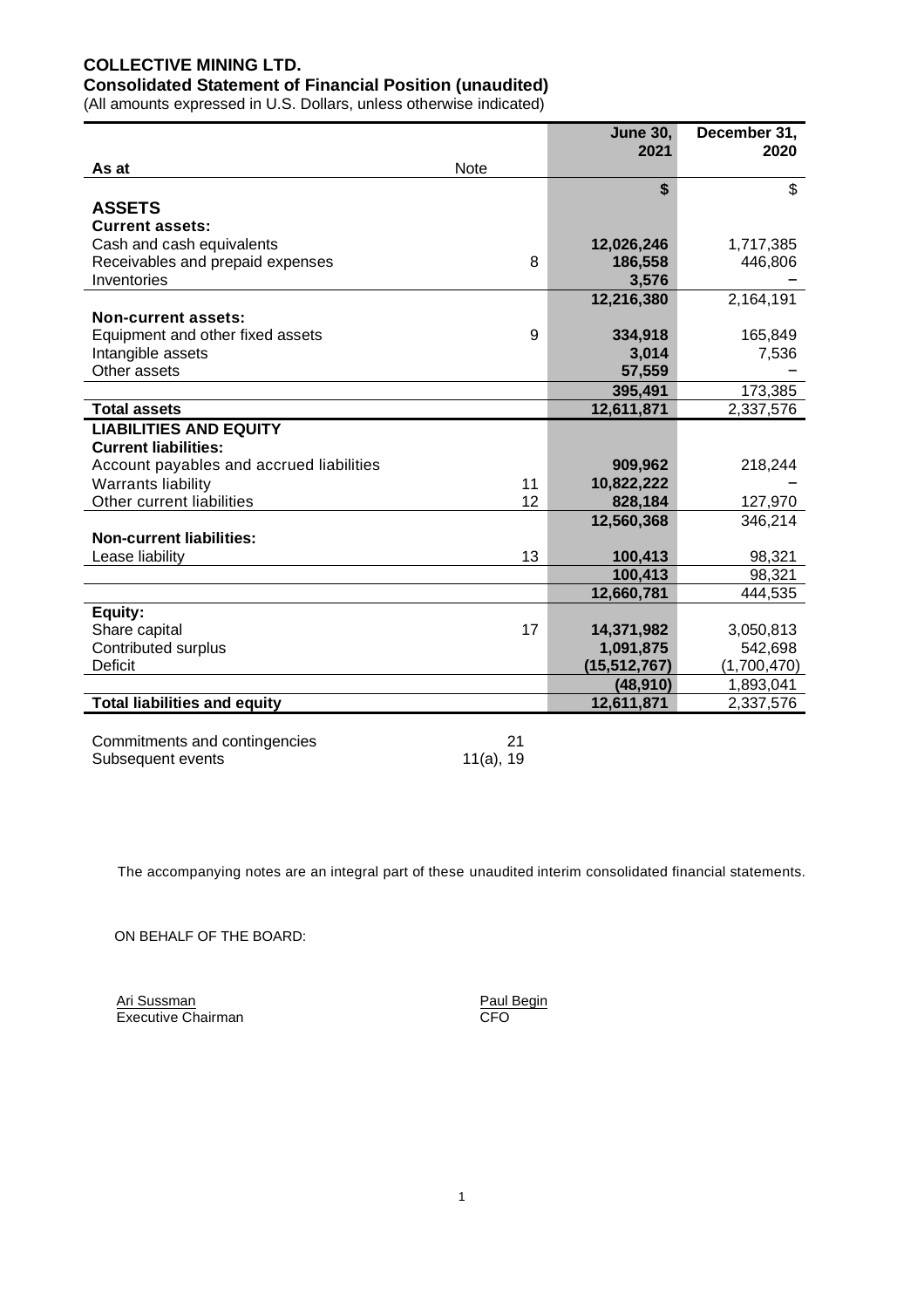# **COLLECTIVE MINING LTD.**

**Consolidated Statement of Operations and Comprehensive Loss (unaudited)** (All amounts expressed in U.S. Dollars, unless otherwise indicated)

|                                          |            | For the three months |            | For the six months and |            |
|------------------------------------------|------------|----------------------|------------|------------------------|------------|
|                                          |            | ended June 30        |            | period ended June 30   |            |
|                                          | Note       | 2021                 | 2020       | 2021                   | 2020 1     |
|                                          |            | \$                   | \$         | \$                     | \$         |
| <b>Expenses</b>                          |            |                      |            |                        |            |
| Exploration and evaluation               | 20(a)      | (1,330,616)          | (404, 806) | (2,754,622)            | (404, 806) |
| General and administration               | 20(b)      | (673, 238)           | (14, 978)  | (1, 339, 645)          | (14, 978)  |
| RTO Transaction and public listing       |            |                      |            |                        |            |
| costs                                    | 6          | (1, 512, 215)        |            | (1, 512, 215)          |            |
|                                          |            | (3,516,069)          | (419, 784) | (5,606,482)            | (419, 784) |
| Other income (expense)                   |            |                      |            |                        |            |
| Revaluation of warrants liability        | 11(c)      | (7,941,964)          | (132, 119) | (7,941,964)            | (132, 119) |
| Foreign exchange gain (loss)             |            | (139, 927)           | 4,466      | (133, 458)             | 4,466      |
| Other (expense) income                   |            | 10,326               |            | 8,210                  |            |
| Net loss before finance items and income |            |                      |            |                        |            |
| tax                                      |            | (11, 587, 634)       | (547, 437) | (13, 673, 694)         | (547,437)  |
| Finance income(expense)                  |            |                      |            |                        |            |
| Finance costs                            | 20(c)      | (132, 172)           |            | (138, 603)             |            |
| Net loss before income tax               |            | (11,719,806)         | (547, 437) | (13, 812, 297)         | (547,437)  |
| Income tax                               |            |                      |            |                        |            |
| Net loss and comprehensive loss          |            | (11, 719, 806)       | (547,437)  | (13, 812, 297)         | (547,437)  |
| Basic and diluted loss per common share  |            | (0.38)               | (0.05)     | (0.52)                 | (0.07)     |
| Weighted average common shares           |            |                      |            |                        |            |
| outstanding, basic and diluted           | $17(b)$ vi | 30,480,715           | 11,236,958 | 26,357,349             | 8,395,745  |

1 – For the period from February 11, 2020

The accompanying notes are an integral part of these unaudited interim consolidated financial statements.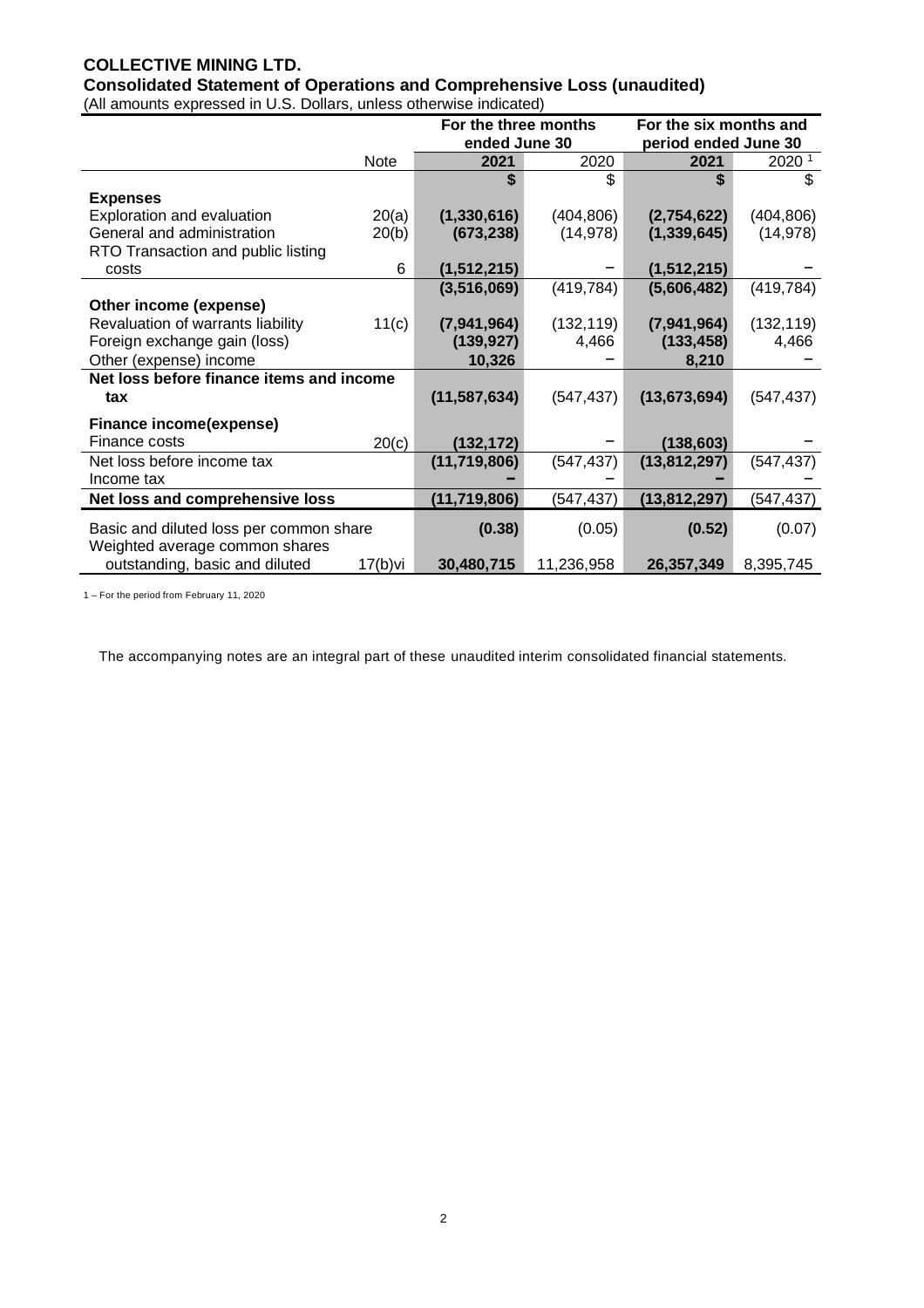# **COLLECTIVE MINING LTD.**

# **Consolidated Statement of Cash Flows (unaudited)**

(All amounts expressed in U.S. Dollars, unless otherwise indicated)

|                                             |               | For the three months ended |            | For the six months and |            |
|---------------------------------------------|---------------|----------------------------|------------|------------------------|------------|
|                                             |               | June 30                    |            | period ended June 30   |            |
|                                             | Note          | 2021                       | 2020       | 2021                   | 2020 1     |
|                                             |               | \$                         | \$         | \$                     | \$         |
| Cash flows used in operating activities     |               |                            |            |                        |            |
| Net loss                                    |               | (11, 719, 806)             | (547, 437) | (13,812,297)           | (547, 437) |
| Items not involving cash and cash           |               |                            |            |                        |            |
| equivalents:                                |               |                            |            |                        |            |
| Public listing cost                         | 6             | 1,309,047                  |            | 1,309,047              |            |
| <b>Revaluation of warrants</b>              |               |                            |            |                        |            |
| liability                                   | 11            | 7,941,964                  | 132,119    | 7,941,964              | 132,119    |
| Finance costs                               | 20(c)         | 132,172                    |            | 138,603                |            |
| Foreign exchange (gain) loss                |               | 139,927                    | (4, 466)   | 133,458                | (4, 466)   |
| Share-based compensation                    | 20(b)         | 320,901                    |            | 446,544                |            |
| Depreciation and                            |               |                            |            |                        |            |
| amortization                                | $20(a)$ , (b) | 27,010                     |            | 47,027                 |            |
| Net changes in working capital items:       |               |                            |            |                        |            |
| Receivables and prepaid                     |               |                            | (443, 480) | 179,914                | (515, 045) |
| expenses                                    |               | (112, 554)                 |            |                        |            |
| Inventories                                 |               | 1,042                      |            | (3,576)                |            |
| Net assets acquired from                    |               |                            |            |                        |            |
| RTO Transaction                             | 6             | 463,559                    |            | 463,559                |            |
| Trade payables and accrued liabilities      |               | (23, 622)                  | 364,977    | 682,988                | 364,977    |
|                                             |               | (1,520,360)                | (498,287)  | (2,472,769)            | (569, 852) |
| <b>Cash flows from financing activities</b> |               |                            |            |                        |            |
| Cash proceeds from issuance                 |               |                            |            |                        |            |
| of shares or subscription                   |               |                            |            |                        |            |
| units                                       | 17            | 12,427,506                 | 171,625    | 12,427,506             | 243,189    |
| Financing costs incurred                    | 20(d)         | (107, 078)                 |            | (113, 509)             |            |
| Cash proceeds/advances from                 |               |                            |            |                        |            |
| warrant exercises                           | 12, 17        | 774,173                    | 353,105    | 774,173                | 353,105    |
| Cash proceeds from option                   |               |                            |            |                        |            |
| exercises                                   | 17,18         |                            |            | 78,854                 |            |
| Repayment of loan and related               |               |                            |            |                        |            |
| party payables                              | 12, 14(a)     | (40, 761)                  |            | (83, 452)              |            |
| Principal portion of lease                  |               |                            |            |                        |            |
| payments                                    | 13, 20(d)     | (12, 348)                  |            | (24, 432)              |            |
|                                             |               | 13,041,492                 | 524,730    | 13,059,140             | 596,294    |
| Cash flows used in investing activities     |               |                            |            |                        |            |
| Acquisition of fixed assets                 | 9             | (98, 492)                  |            | (160, 182)             |            |
|                                             |               | (98, 492)                  |            | (160, 182)             |            |
| Net change in cash and cash equivalents     |               |                            |            |                        |            |
| during the period                           |               | 11,422,640                 | 26,443     | 10,426,189             | 26,442     |
| Cash and cash equivalents, beginning of     |               |                            |            |                        |            |
| period                                      |               | 704,161                    |            | 1,717,385              |            |
| Foreign exchange effect on cash balances    |               | (100, 555)                 | 2,791      | (117, 328)             | 2,792      |
| Cash and cash equivalents, end of           |               |                            |            |                        |            |
| period                                      |               | 12,026,246                 | 29,234     | 12,026,246             | 29,234     |

1 – For the period from February 11, 2020

The accompanying notes are an integral part of these unaudited interim consolidated financial statements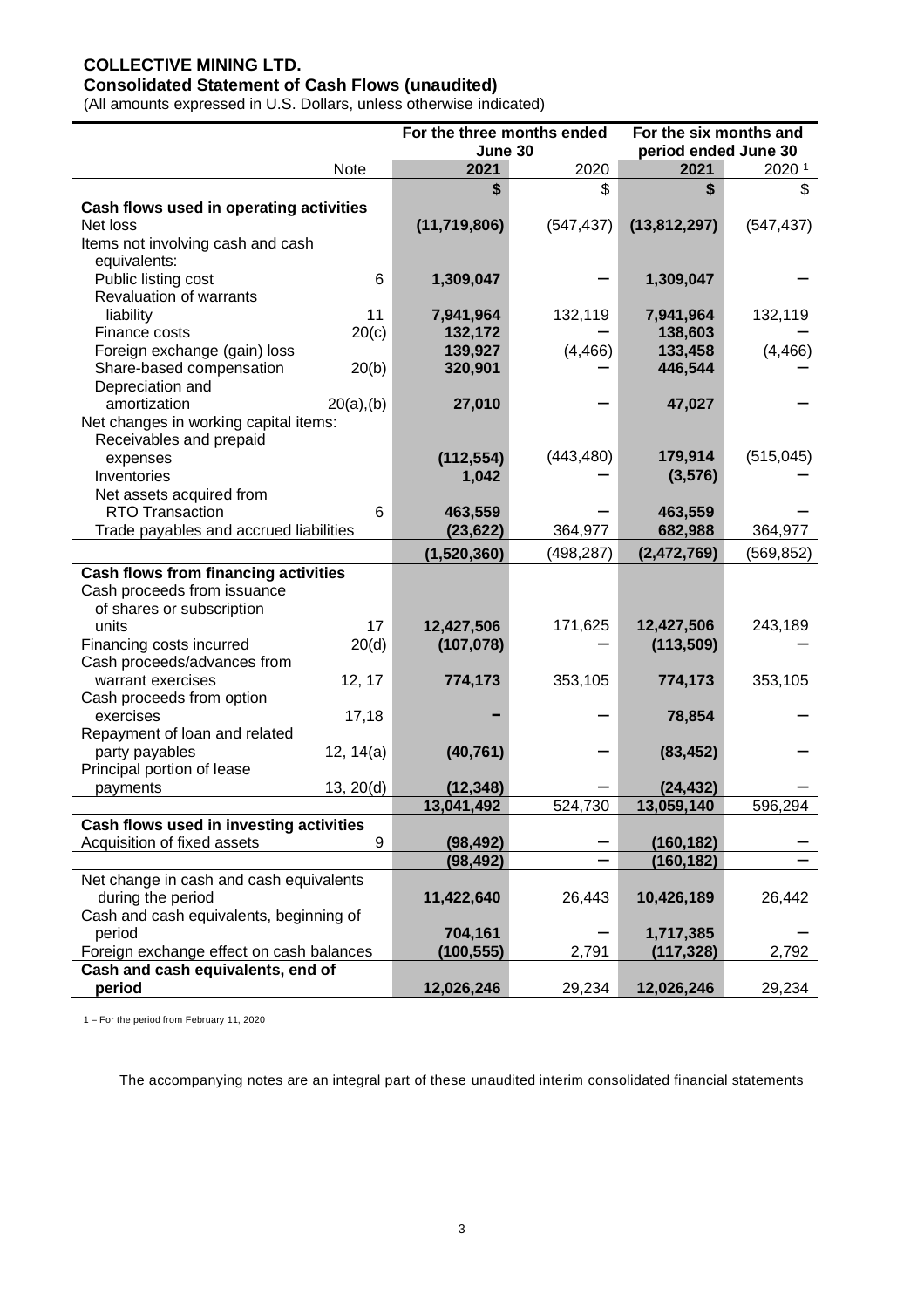# **COLLECTIVE MINING LTD.**

**Consolidated Statement of Changes in Equity (unaudited)**

| (All amounts expressed in U.S. Dollars, unless otherwise indicated) |              |             |               |                    |                |                |
|---------------------------------------------------------------------|--------------|-------------|---------------|--------------------|----------------|----------------|
|                                                                     |              | Number of   |               |                    |                |                |
|                                                                     |              | shares      |               |                    |                |                |
|                                                                     |              | issued and  |               | <b>Contributed</b> |                |                |
|                                                                     | <b>Note</b>  | outstanding | Share capital | surplus            | <b>Deficit</b> | <b>Total</b>   |
|                                                                     |              |             |               |                    |                |                |
| <b>Balance January 1, 2021</b>                                      |              | 21,617,465  | 3,050,813     | 542,698            | (1,700,470)    | 1,893,041      |
| Issuance of shares - RTO                                            | 6, 17        | 2,785,000   | 1,772,606     |                    |                | 1,772,606      |
| Issuance of shares - Offering                                       | 11(a), 17    | 15,000,000  | 12,427,506    |                    |                | 12,427,506     |
| Fair value of warrants issued                                       | 11(a)        |             | (2,880,258)   |                    |                | (2,880,258)    |
| Finders' Units                                                      | 17, 19       | 534,500     | 340,200       | 102,633            |                | 442,833        |
| Exercise of options                                                 | 17, 18       | 500,000     | 78,854        |                    |                | 78,854         |
| Share-based compensation                                            | 18           |             |               | 446,544            |                | 446,544        |
| Share issue costs                                                   | 11(c), 17    |             | (417, 739)    |                    |                | (417, 739)     |
| Net loss for the period                                             |              |             |               |                    | (13, 812, 297) | (13, 812, 297) |
| Balance June 30, 2021                                               |              | 40,436,965  | 14,371,982    | 1,091,875          | (15,512,767)   | (48, 910)      |
| Balance February 11, 2020                                           |              |             |               |                    |                |                |
| Subscription of shares                                              | 17           | 12,400,000  | 243,189       |                    |                | 243,189        |
| Fair value of warrants issued                                       | 11(c)        |             | (35,909)      |                    |                | (35,909)       |
| Exercise of warrants                                                | $11(c)$ , 17 | 2,400,000   | 353,105       | 168,028            |                | 521,133        |
| Net loss for the period                                             |              |             |               |                    | (547, 437)     | (547, 437)     |
| Balance June 30, 2020                                               |              | 14,800,000  | 560,385       | 168,028            | (547,437)      | 180,976        |

The accompanying notes are an integral part of these unaudited interim consolidated financial statements.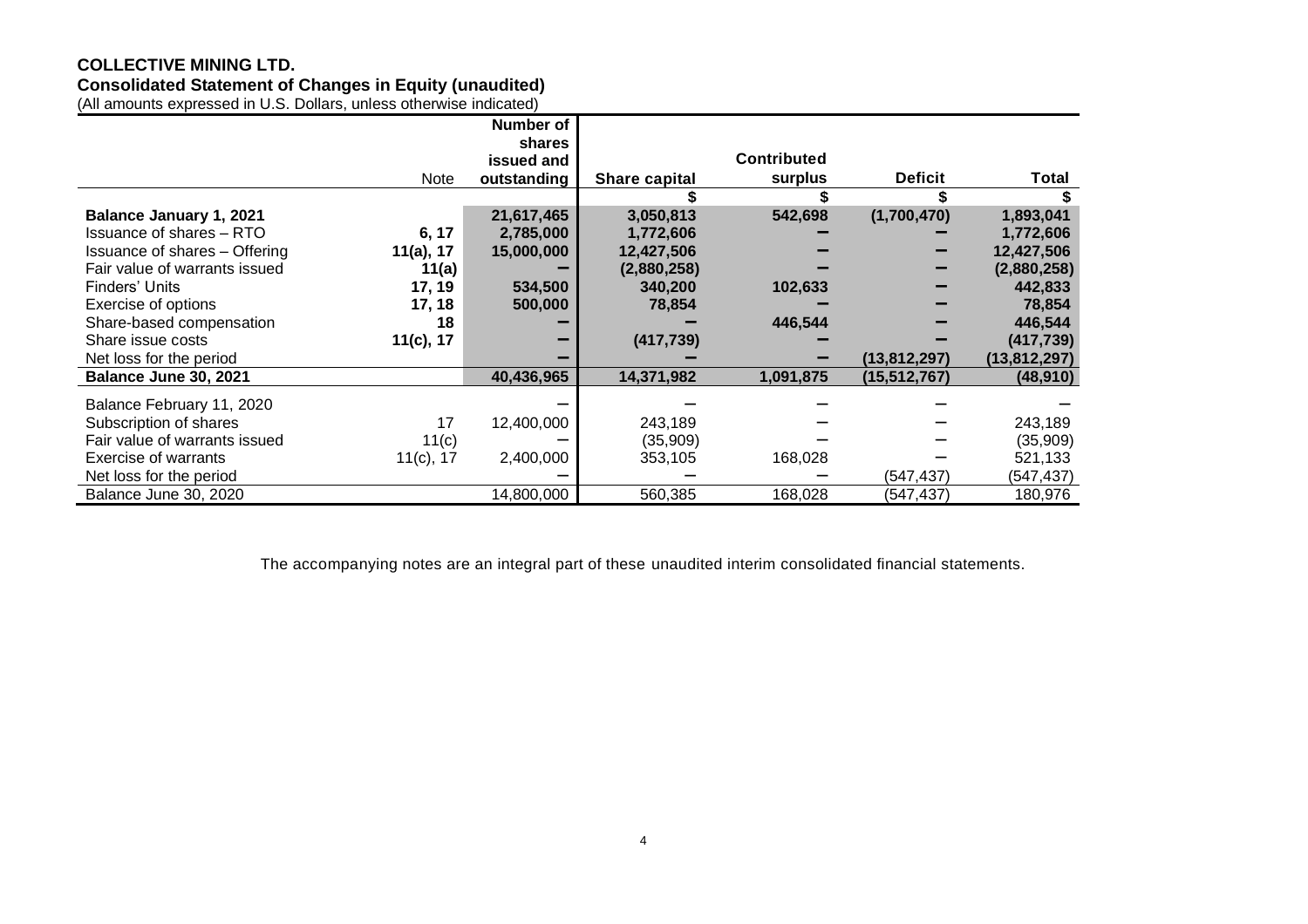Tabular dollar amounts represent United States ("U.S.") dollars, unless otherwise shown. References to C\$/CAD and COP are to Canadian dollars and Colombian pesos, respectively.

### **1. NATURE OF OPERATIONS**

Collective Mining Inc. ("CMI" or "Old Collective") was incorporated under the Business Corporations Act (Ontario) on February 11, 2020 and is the holding company of the wholly-owned subsidiary Collective Mining Limited (formerly known as Collective Mining (Bermuda) Ltd.), a Bermuda company incorporated under the Bermuda Companies Act 1981. In addition, wholly owned subsidiaries, incorporated in Colombia, hold certain exploration properties. CMI is controlled by a founding shareholder, who is also the Executive Chairman of the Board of Directors.

On May 20, 2021, CMI and POCML 5 Inc. ("POCML"), a company listed on the Toronto Stock Venture Exchange (the "TSXV"), completed a three-cornered amalgamation resulting in a reverse take-over of POCML by CMI (the "RTO" or the "RTO Transaction") with the resulting issuer now operating as Collective Mining Ltd. ("CML") (See Note 6).

On May 20, 2021, pursuant to the closing of the RTO, CML's common shares were accepted for listing and began trading on the TSXV under the symbol "CNL".

The registered office for CML is located at 82 Richmond St E 4<sup>th</sup> Floor Toronto, Ontario, Canada.

CML and its subsidiaries (collectively referred to as the "Company") are principally engaged in the acquisition, exploration and development of mineral properties located in South America. The Company principally carries on business through an Ontario corporation and a foreign company branch office in Colombia.

To date, the Company has not generated any revenue from mining or other operations as it is considered to be in the exploration stage.

#### **2. BASIS OF PREPARATION**

#### **Statement of Compliance**

The unaudited interim consolidated financial statements of the Company have been prepared in accordance with IFRS.

These unaudited interim consolidated financial statements were approved and authorized by the Board of Directors of the Company on August 24<sup>th</sup>, 2021.

#### **Basis of Measurement**

These consolidated financial statements have been prepared under the historical cost convention except for certain financial assets and financial liabilities, which are measured at fair value.

#### **Basis of Consolidation**

#### *Subsidiaries*

Subsidiaries are entities over which the Company has control. The Company controls an entity when the Company is exposed to, or has rights to, variable returns from its involvement with the entity and has the ability to affect those returns through its power to direct the activities of the entity.

The financial statements of subsidiaries are included in the consolidated financial statements from the date that control commences until the date the control ceases. Any remaining interest in the entity is re-measured to fair value on the date when control is lost, with the change in carrying amount recognized in profit or loss.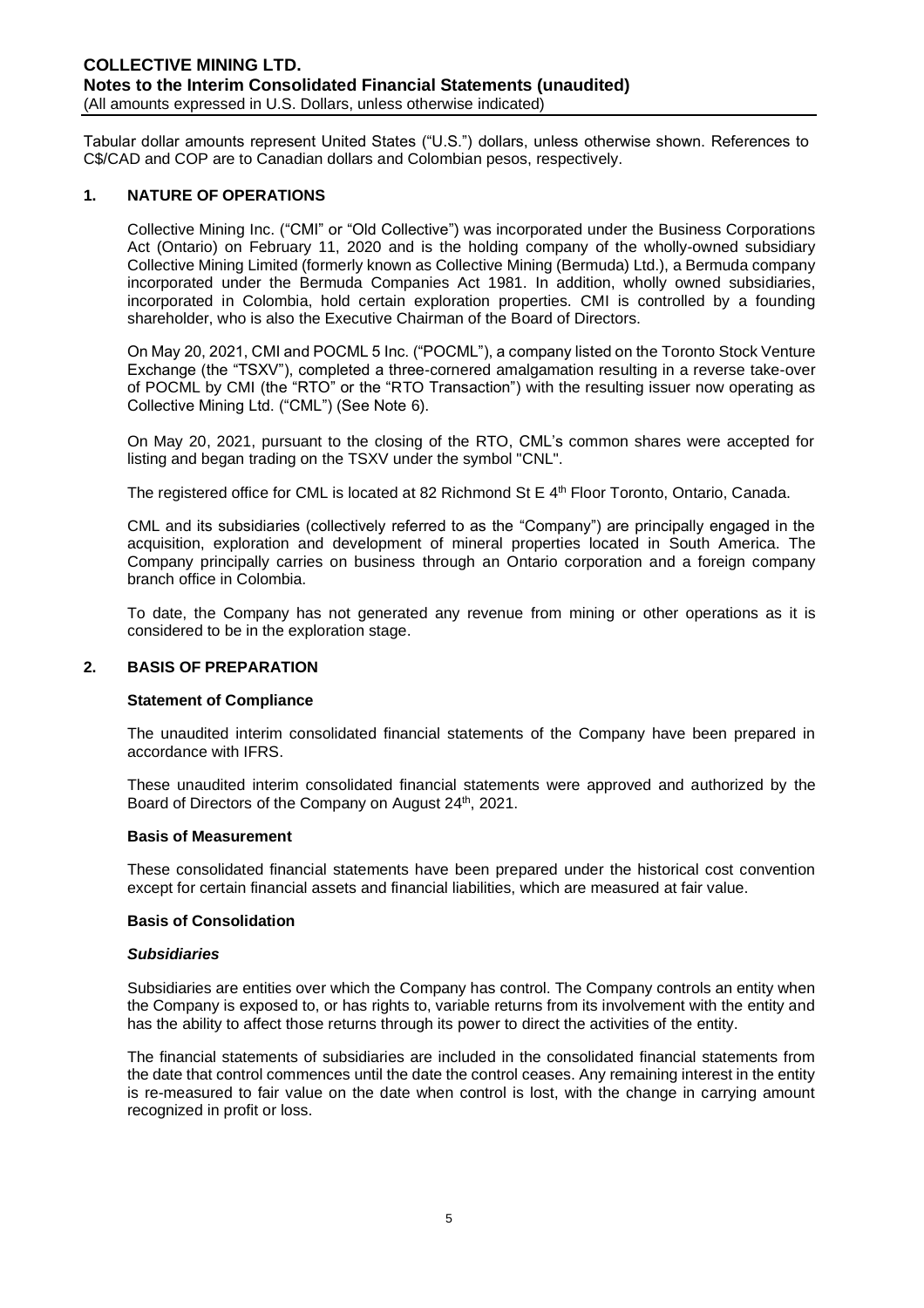The principal subsidiaries of the Company, their activities, and their geographic locations as at June 30, 2021 were as follows:

| <b>Country of</b> |             |                           |
|-------------------|-------------|---------------------------|
| incorporation     | of business | <b>Nature of business</b> |
| Canada            | Canada      | Holding company           |
| <b>Bermuda</b>    | Colombia    | Exploration               |
| Colombia          | Colombia    | Exploration               |
| Colombia          | Colombia    | Exploration               |
|                   |             | <b>Principal place</b>    |

1 Formerly known as Collective Mining (Bermuda) Ltd.

Intercompany transactions, balances and unrealized gains and losses on transactions between group entities are eliminated. Accounting policies of subsidiaries are consistent with the policies adopted by the Company.

### **Functional and Reporting Currency**

The functional currency of the Company and its subsidiaries is the U.S. dollar. Functional currency determinations were conducted through an analysis of the consideration factors identified in IAS 21, The Effects of Changes in Foreign Exchange Rates ("IAS 21"). All financial information in these consolidated financial statements has been presented in U.S. dollars, except when otherwise indicated.

### **Segment Reporting**

Operating segments are reported in a manner consistent with the internal reporting provided to the chief operating decision-maker. The chief operating decision-maker is responsible for allocating resources and assessing performance of the operating segments and has been identified as the chief executive officer of the Company that makes strategic decisions.

# **3. CRITICAL ACCOUNTING ESTIMATES, JUDGEMENTS AND ASSUMPTIONS**

The preparation of the consolidated financial statements in accordance with IFRS requires management to make estimates and assumptions that affect the reported amounts of assets, liabilities and expenditures on the financial statements. These estimates and assumptions are based on management's best knowledge of the relevant facts and circumstances, taking into account previous experience. Actual results could differ from those estimates and such differences could be material. Estimates are reviewed on an ongoing basis and are based on historical experience and other facts and circumstances. Revisions to estimates and the resulting effects on the carrying amounts of the Company's assets and liabilities are accounted for prospectively. Information about estimates, assumptions and other sources of estimation uncertainty as at June 30, 2021 that have a risk of resulting in a material adjustment to the carrying amounts of assets and liabilities within the next year are as follows:

#### **(a)** *Functional currency:*

Management is required to assess the functional currency of each entity of the Company. In concluding the functional currencies of the parent and its subsidiary companies, management considered the currency that both mainly influences the cost of providing goods and services in each jurisdiction in which the Company operates and in which a significant portion of costs are denominated or contracted. While the local currency generally influences the goods and services received in each jurisdiction in which the Company operates, a significant portion of the Company's costs are denominated, negotiated and/or contracted in U.S. dollars, the majority of which relate to exploration activities. As a result, the Company also considered secondary indicators including the currency in which funds from financing activities are retained by the parent to fund subsidiary operations.

#### **(b)** *Warrants and share-based compensation:*

The Company issues common share purchase warrants as part of unit placements in equity financing raises and also provides compensation benefits to employees, directors and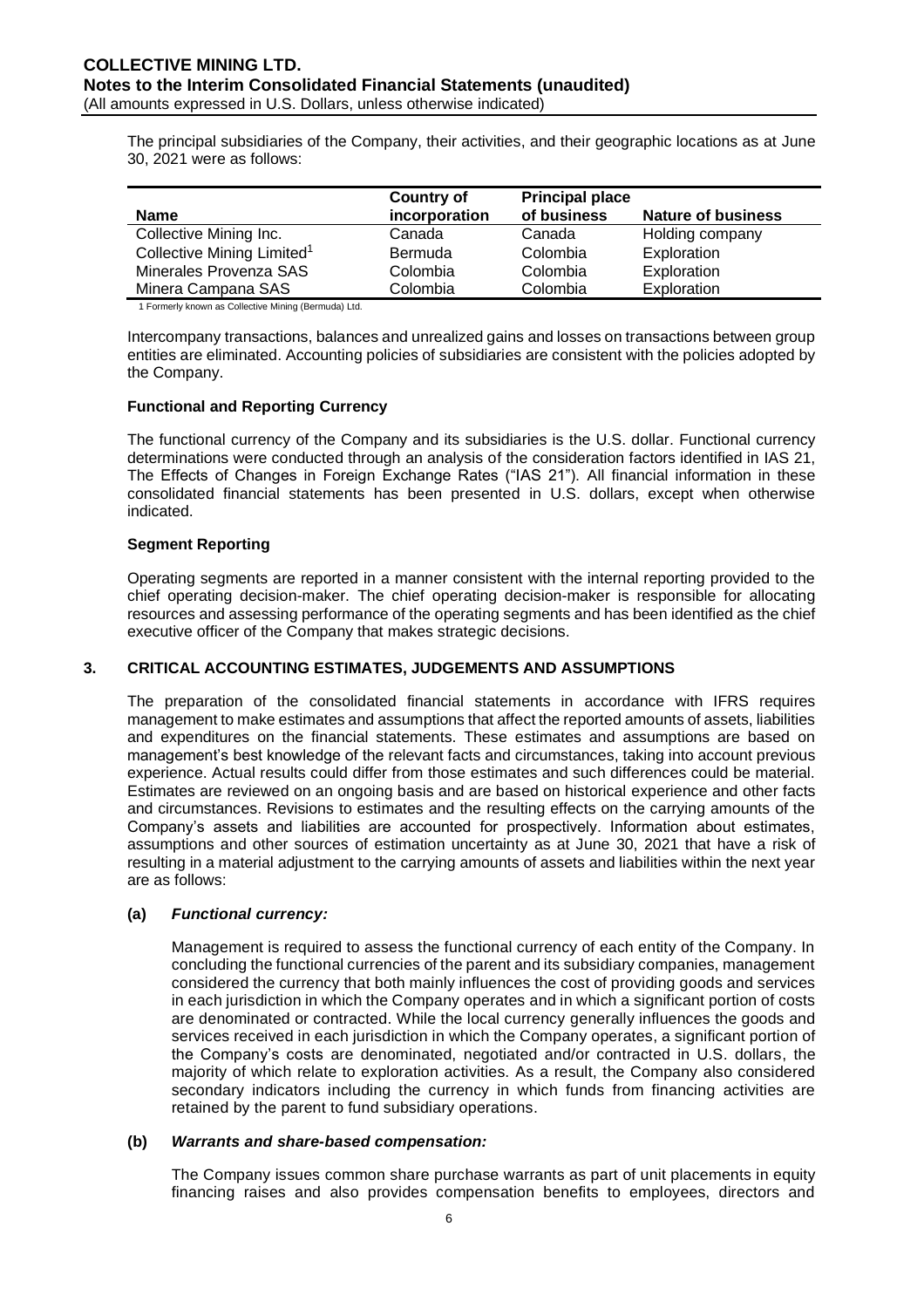officers through a stock option plan. The fair value of each warrant or option award is estimated using the Black-Scholes option pricing model. Expected volatility is based on historical volatility of comparable companies. The risk-free rate for the expected term of the warrant or option is based on the Government of Canada yield curve in effect at the time of issue or grant. Management judgement is utilized to estimate option exercises and forfeiture behavior with the valuation model in respect of options.

# **4. SUMMARY OF SIGNIFICANT ACCOUNTING POLICIES**

#### **(a) Foreign currency translation**

Foreign currency transactions are translated into the functional currency using the exchange rates at the dates of the transactions or valuation where items are re-measured. Monetary assets and liabilities denominated in foreign currencies are translated to the functional currency at the period-end exchange rate. Non-monetary items which are measured at historical cost in a foreign currency are translated at the exchange rate at the date of the initial recognition of the transaction. Revenue, expense items and capitalized exploration expenditures are translated using the rate at the date of the transaction, except for depreciation and amortization, which are translated at historic rates.

### **(b) Financial instruments**

#### *Measurement – Initial Recognition*

Financial assets and liabilities are recognized when the Company becomes a party to the contractual provisions of the instrument. On initial recognition, all financial assets and liabilities are recorded at fair value, adjusted for attributable transaction costs, except for financial assets and liabilities classified as fair value through profit or loss ("FVTPL"). Transaction costs of financial assets and liabilities classified as at FVTPL are expensed in the period in which they are incurred.

Subsequent measurement of financial assets and liabilities depends on the classifications of such assets and liabilities. Management determines the classification on initial recognition.

# *Financial Assets*

Financial assets are classified and measured at FVTPL, fair value through other comprehensive income ("FVOCI"), or amortized cost, as appropriate. The classification depends on the purpose for which the financial assets were acquired.

Financial assets are classified as FVTPL when the financial asset is either held for trading or is designated as FVTPL. Realized and unrealized gains and losses arising from changes in fair value are recognized in profit or loss. The Company currently has no financial assets classified as FVTPL.

Financial assets classified as FVOCI are non-derivative financial assets that are not held for trading and the Company has made an irrevocable election on initial recognition to measure the assets at FVOCI. The Company currently has no financial assets classified as FVOCI.

Financial assets at amortized cost are non-derivative financial assets that are held for collection of contractual cash flows, where those cash flows represent repayments of principal and interest. The Company's cash and cash equivalents and receivables are classified as financial assets at amortized cost.

#### *Financial liabilities and equity*

Debt and equity instruments are classified as either financial liabilities or equity in accordance with the substance of the contractual arrangements.

Financial liabilities are measured at amortized cost, unless they are required to be measured at FVTPL or the Company has elected to measure the financial liability at FVTPL. The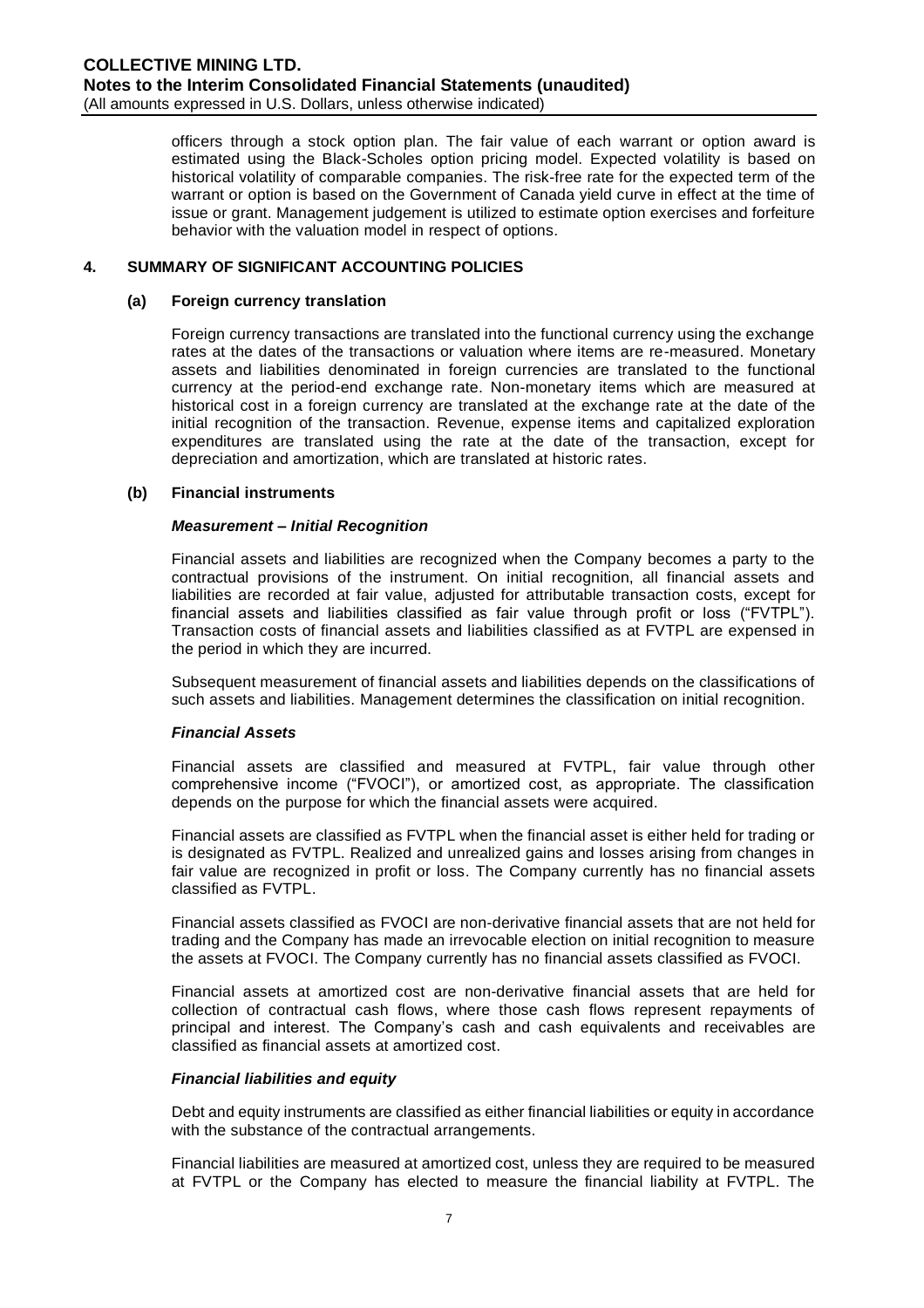Company's accounts payable and accrued liabilities, loan payable and related party payable are classified as financial liabilities at amortized cost.

An equity instrument is any contract that evidences a residual interest in the assets of an entity after deducting all of its liabilities. Equity instruments issued by the Company are recognized as proceeds received, net of direct issue costs.

### *Derivatives*

Derivative assets and liabilities that do not qualify as hedges or are not designated as hedges and are classified as FVTPL.

### *Warrants Liability*

From time to time, the Company has common share purchase warrants denominated in Canadian dollars, which are classified as derivative financial liabilities, presented as warrants liability and measured at fair value until the instruments are exercised or extinguished ("Warrants"). Proceeds from unit placements are allocated between shares and Warrants issued on a pro-rata basis of their fair value within the unit. Fair value for the Warrants is determined using the Black-Scholes option pricing model. Incremental costs directly attributable to unit placements, including the value of any additional units issued to eligible finders of the unit placements ("Finders' Units"), are allocated on a pro-rata basis between shares and Warrants, with the portion allocated to Warrants recognized as an expense in the statement of operations and comprehensive loss. Any gain or loss arising from the revaluation of a Warrant is recognized in profit or loss.

### *Derecognition*

A financial asset is derecognized when the contractual rights to the cash flows from the asset expire or are transferred or when the Company no longer retains substantially all the risks and rewards of ownership. On derecognition, the difference between the carrying amount measured at the date of derecognition and consideration received is recognized in profit or loss, except for financial assets at FVOCI, for which the cumulative gain or loss remains in accumulated other comprehensive income or loss and is not reclassified to profit or loss.

A financial liability is derecognized when the obligation under the liability is discharged, cancelled or expires with any associated gain or loss recognized in profit or loss.

# **(c) Cash and cash equivalents**

Cash and cash equivalents include cash on hand or on deposit with banks, short-term investments which are readily convertible into cash, or which have maturities of 90 days or less.

#### **(d) Properties, plant and equipment**

Properties, plant and equipment are stated at cost less accumulated depreciation and impairment losses. The cost of an asset consists of its purchase price, any directly attributable costs of bringing the asset to its present working condition and location for its intended use and an initial estimate of the costs of dismantling and removing the item and restoring the site on which it is located.

Subsequent costs are included in the asset's carrying amount or recognized as a separate asset, as appropriate, only when it is probable that future economic benefits associated with the item will flow to the Company and the cost of the item can be measured reliably.

Depreciation of an asset begins when it is available for use, i.e. when it is in the location and condition necessary for it to be capable of operating in the manner intended by management. Depreciation of each asset is calculated using the straight-line method or units of production, as appropriate, to allocate its cost less its residual value over its estimated useful life, as follows: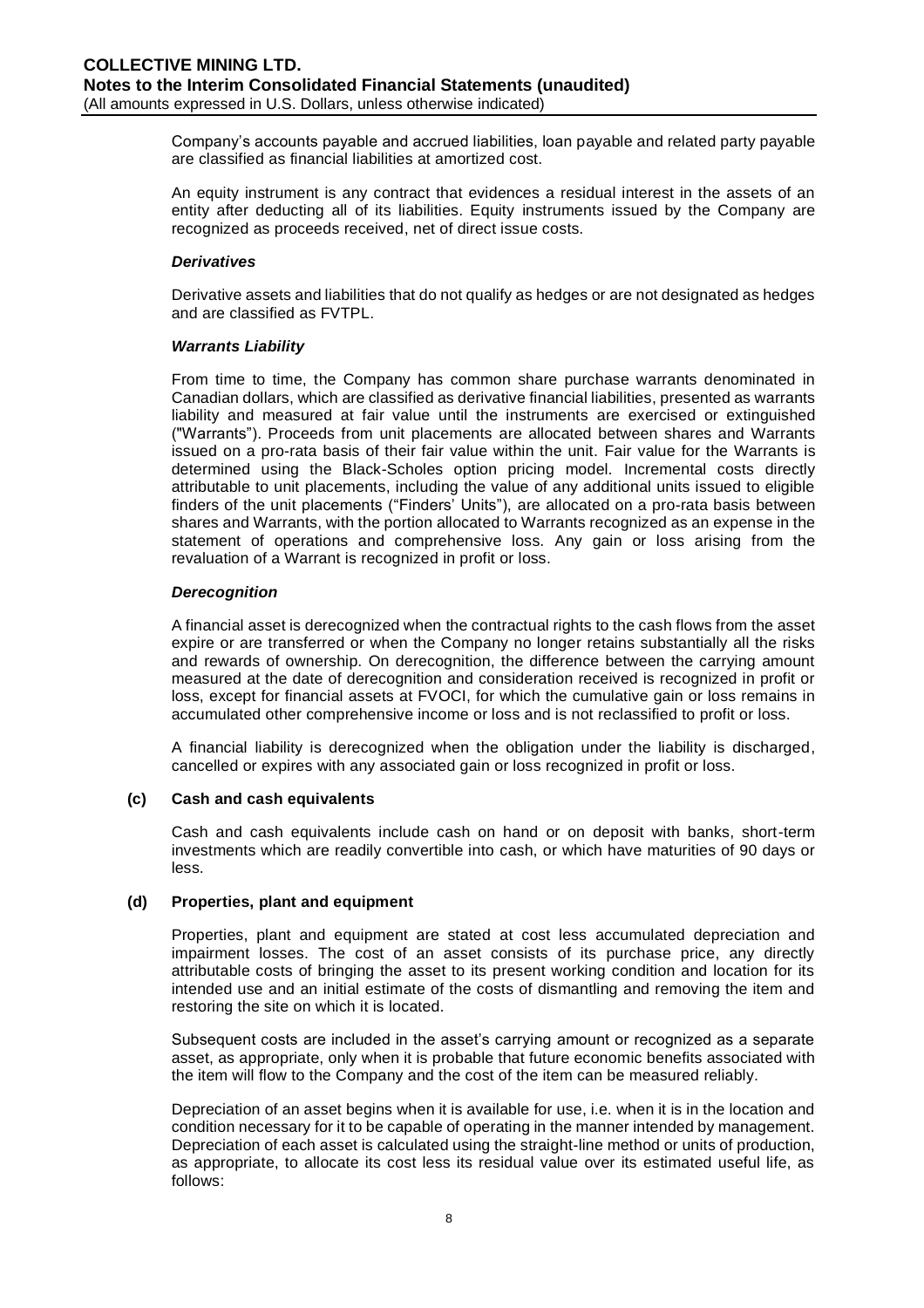Computer equipment 3 years Exploration equipment and structures 5 years

The assets' residual values and useful lives are reviewed and adjusted, if appropriate, at each balance sheet date. An asset's carrying amount is written down immediately to its recoverable amount if the asset's carrying amount is greater than its estimated recoverable amount. Gains and losses on disposals are determined by comparing the proceeds with the carrying amount and are recognized in the statement of operations and comprehensive loss.

#### **(e) Exploration and evaluation expenditures, mineral interests and mineral development costs**

Exploration and evaluation expenditures relate to those activities involving the search for mineral deposits with economic potential, the process of obtaining more information about existing mineral deposits, the determination of technical feasibility and the assessment of commercial viability of a mineral interest.

The Company expenses all exploration and evaluation expenditures, including all expenditures incurred under option agreements, within an area of interest until management determines the mineral interest to be technically feasible and commercially viable.

Technical feasibility and commercial viability of a mineral interest generally coincide with the establishment of proven and probable reserves; however, this determination may be impacted by management's assessment of certain modifying factors, including, but not limited to the status of environmental permit applications and the status of mining leases or permits. Upon demonstrating technical feasibility and commercial viability, all subsequent costs directly relating to the development and advancement of the related mineral interest are capitalized as mineral development costs within properties, plant and equipment.

#### **(f) Leases**

At inception of a contract, the Company assesses whether a contract is, or contains, a lease based on whether the contract conveys the right to control the use of an identified asset for a period of time in exchange for consideration. The Company recognizes a right-of-use asset and a lease liability at the lease commencement date.

#### *Right-of-use assets*

The right-of-use asset is initially measured based on the initial amount of the lease liability, adjusted for any lease payments made at or before the commencement date, plus any initial direct costs incurred and an estimate of costs to dismantle and remove the underlying asset or to restore the underlying asset or the site on which it is located, less any lease incentives received. Right-of-use assets are classified as other fixed assets in the consolidated statement of financial position.

The assets are depreciated to the earlier of the end of the useful life of the right-of-use asset or the lease term using the straight-line method as this most closely reflects the expected pattern of consumption of the future economic benefits. The lease term includes periods covered by an option to extend if the Company is reasonably certain to exercise that option.

#### *Lease liabilities*

The lease liability is initially measured at the present value of the lease payments that are not paid at the commencement date, discounted using the interest rate implicit in the lease or, if that rate cannot be readily determined, the Company's incremental borrowing rate. Generally, the Company uses its incremental borrowing rate as the discount rate.

The lease liability is measured at amortized cost using the effective interest method. Interest recognized on the consolidated statement of operations and comprehensive loss is classified as a financing cost.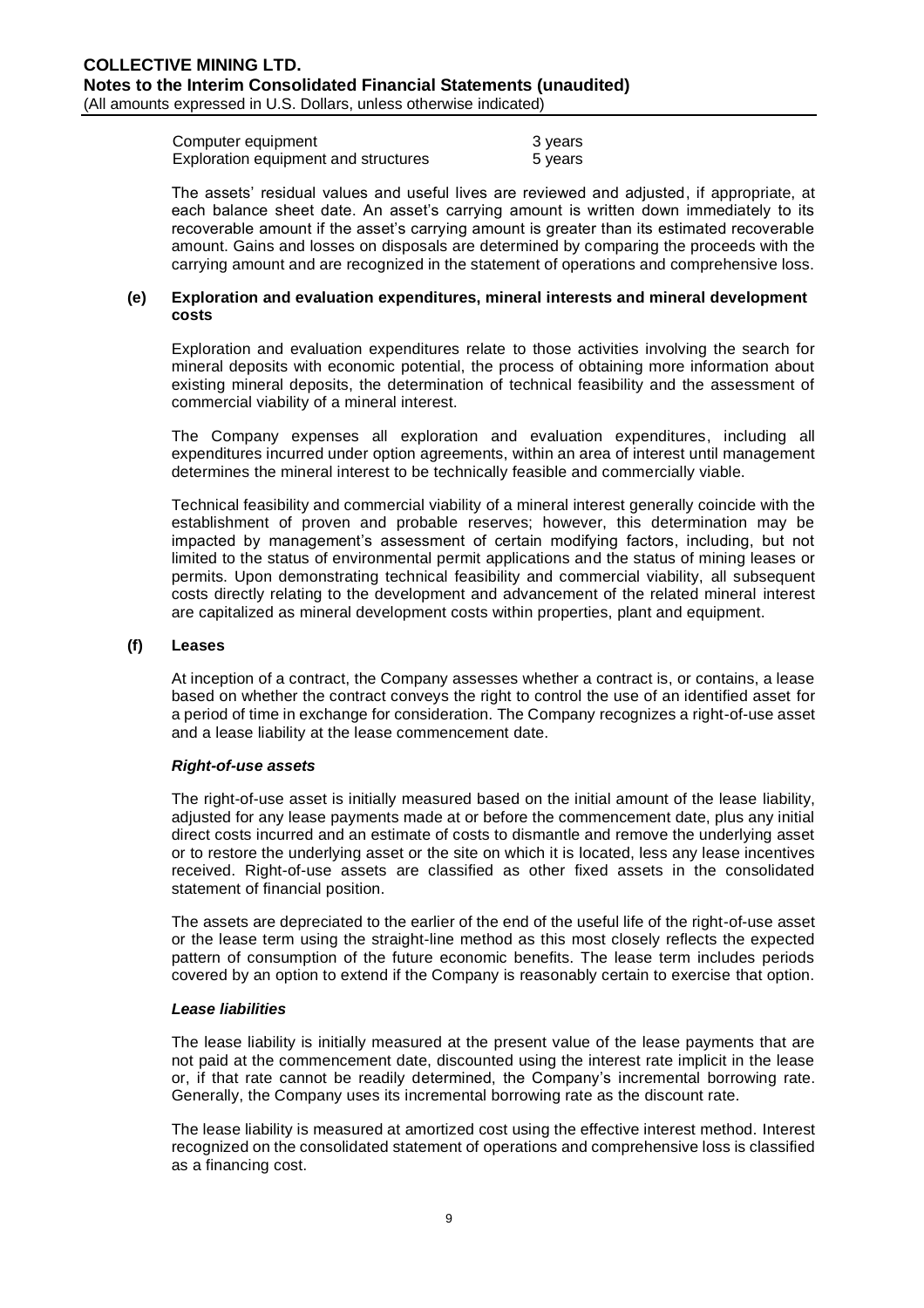The lease liability is remeasured when there is a change in future lease payments arising from a change in an index or rate, if there is a change in the Company's estimate of the amount expected to be payable under a residual value guarantee, or if the Company changes its assessment of whether it will exercise a purchase, extension or termination option. A corresponding adjustment is made to the carrying amount of the right-of-use asset or is recorded in profit or loss if the carrying amount of the right-of-use asset has been reduced to zero upon remeasurement of the liability.

# **(g) Intangible assets**

Intangible assets are comprised of computer software acquired separately and are measured on initial recognition at cost, which comprises its purchase price plus any directly attributable costs of preparing the asset for its intended use. Following initial recognition, intangible assets are carried at cost less any accumulated amortization on a straight-line basis over their useful lives and any accumulated impairment losses.

Gains or losses arising from de-recognition of an intangible asset are measured as the difference between the net disposal proceeds and the carrying amount of the asset and are recognized in the consolidated statement of operations and comprehensive loss when the asset is de-recognized.

#### **(h) Provisions**

Provisions are recognized when a present legal or constructive obligation exists as a result of past events, and it is probable that an outflow of resources that can be reliably estimated will be required to settle the obligation. Where the effect is material, the provision is discounted using an appropriate credit-adjusted risk- free rate.

### **(i) Share capital and contributed surplus**

#### *Share capital*

Amounts received for the issuance of shares are recognized as an increase in share capital, including amounts received upon exercise of options or warrants. Incremental costs directly attributable to the issuance of shares are recognized as a deduction from share capital.

Proceeds from unit placements are allocated between shares and warrants issued on a prorata basis of their fair value within the unit using the Black-Scholes option pricing model to determine fair value for the warrants. Incremental costs directly attributable to unit placements, including the value of any Finders' Units issued, are allocated on a pro-rata basis between shares and warrants, with the portion allocated to shares recognized as a deduction from share capital.

#### *Contributed surplus*

Additional capital contributions received with no corresponding issuance of shares are recognized as contributed surplus. Upon exercise of Warrants, the fair value of the Warrants on the date of exercise are recognized in contributed surplus.

#### *Contributed surplus – warrants reserve*

Any warrants issued as part of Finders' Units ("Finders' Warrants") are valued on the date on which service was received, included in incremental costs attributable to unit placements, allocated between shares and warrants accordingly and classified as warrants reserve, a component of contributed surplus. Subsequent to issue Finders' Warrants are not revalued.

#### *Contributed surplus – share-based payments*

The Company has a stock option plan for its employees, directors and other eligible participants ("Participants").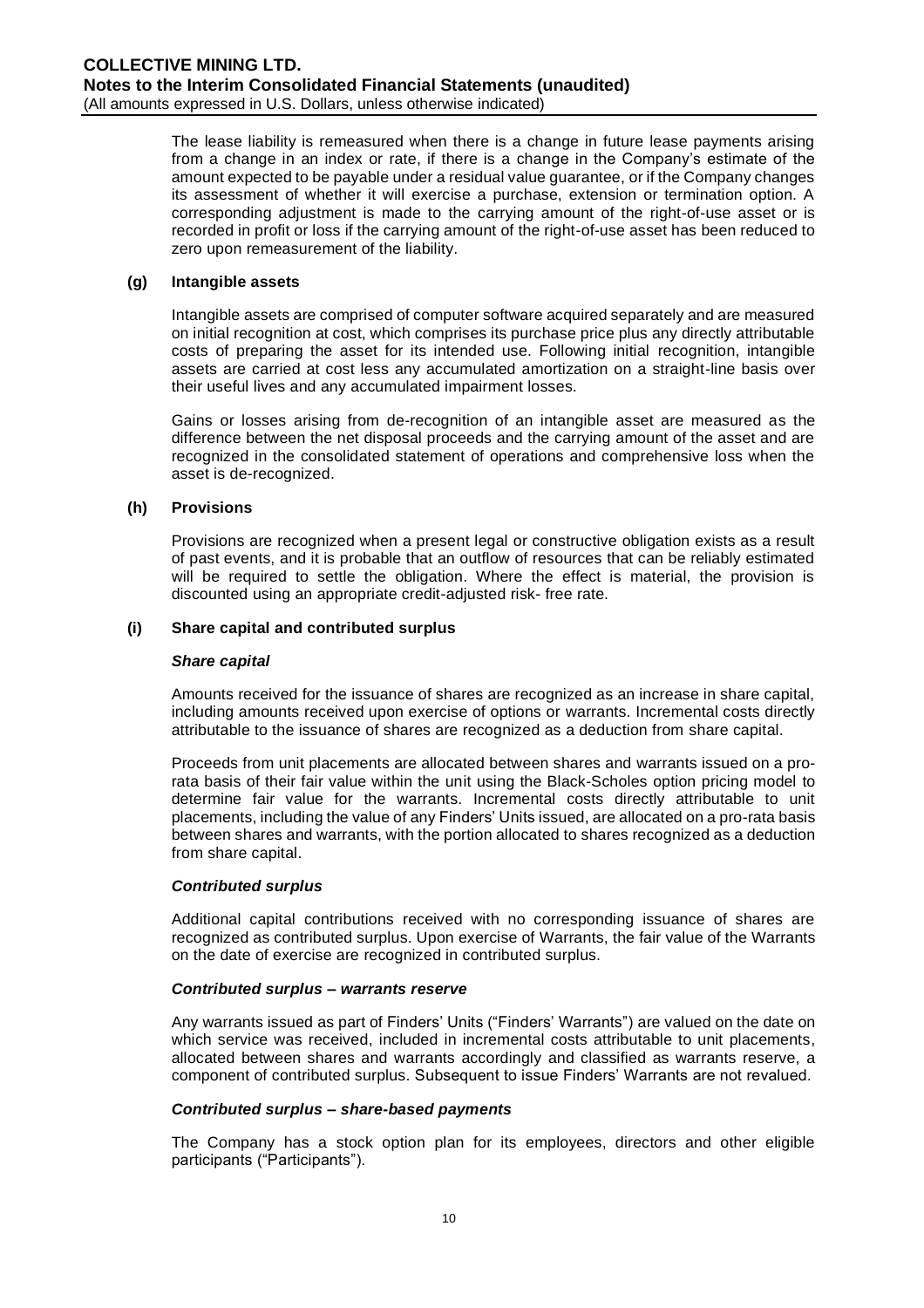Stock options are granted to Participants to purchase common shares at a price determined at the time of grant. Fair value for stock options granted is determined on grant date using the Black-Scholes option-pricing model. Share-based compensation expense is recorded over the period the options vest, with a corresponding increase to contributed surplus. The Company issues new common shares to satisfy stock option exercises, with the proceeds received, net of any directly attributable transaction costs, credited to share capital.

### **(j) Loss per share**

Basic loss per share is computed by dividing loss attributable to common shareholders by the weighted average number of common shares outstanding during the period. The computation of diluted earnings per share assumes the conversion, exercise or contingent issuance of securities only when such conversion, exercise or issuance would have a dilutive effect on earnings per share. The dilutive effect of outstanding options and warrants and their equivalents are reflected in diluted earnings per share by application of the treasury stock method. The treasury stock method calculates the dilutive effect of share options and warrants assuming that the proceeds to be received on the exercise of share options or warrants are applied to repurchase common shares at the average market price of the period.

### **(k) Income taxes**

Current income taxes are recognized for the estimated income taxes payable or recoverable for the current year. Deferred income tax assets and liabilities are recognized for temporary differences between the tax and accounting bases of assets and liabilities. Deferred income tax assets and liabilities are measured using substantially enacted tax rates that apply for the years in which the temporary differences are expected to be recovered or settled. Deferred income tax assets are recognized to the extent that it is probable that the asset will be realized.

# **5. NEW ACCOUNTING STANDARDS AND INTERPRETATIONS**

The following revised standards and amendments, unless otherwise stated, are effective on or after January 1, 2022, with early adoption permitted, and have not been applied in preparing these consolidated financial statements:

**(a)** IAS 1, Presentation of Financial Statements ("IAS 1") was amended to clarify the classification of liabilities between current and noncurrent to be based on the rights that exist at the end of the reporting period and that such classification is unaffected by the expectations of the entity or events after the reporting date. The changes must be applied retrospectively in accordance with IAS 8, Accounting Policies, Changes in Accounting Estimates and Errors ("IAS 8") and are effective on or after January 1, 2023 with early adoption permitted.

The Company does not expect an impact to its consolidated financial statements on adoption and is considering whether to adopt the change early.

**(b)** IAS 1 was also amended to help preparers in deciding which accounting policies to disclose in their financial statements. The amendments are effective on or after January 1, 2023.

The Company does not expect an impact to its consolidated financial statements on adoption and is considering whether to adopt the change early.

**(c)** IAS 16, Property, Plant and Equipment ("IAS 16") was amended to prohibit the deduction of proceeds from the sale of items produced from an item of property, plant and equipment while the entity is preparing the asset for its intended use. IAS 16 further clarifies that the financial performance of the asset is not relevant in the assessment of the technical and physical performance of the asset. The changes are effective on or after January 1, 2022. The Company does not plan to adopt this change before it becomes effective.

The Company does not expect an impact to its consolidated financial statements on adoption.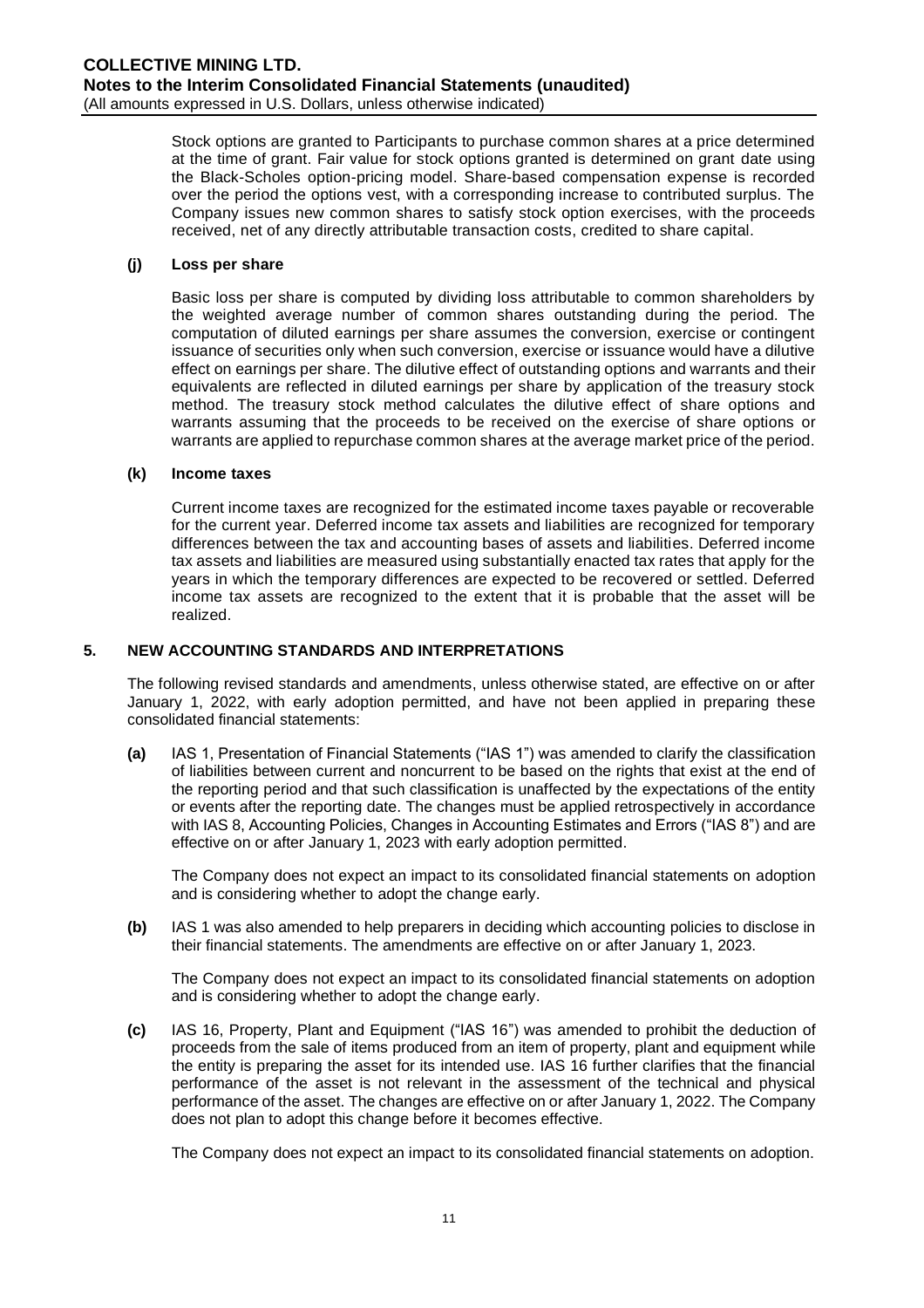### **6. REVERSE TAKE-OVER**

On May 20, 2021, Old Collective and POCML completed a business combination agreement whereby POCML acquired all the issued and outstanding shares of Old Collective and which resulted in a reverse take-over of POCML by Old Collective (the "RTO" or the "RTO Transaction") and constituted POCML's qualifying transaction pursuant to TSXV Policy 2.4.

Upon closing of the RTO Transaction, the issued and outstanding common shares of Old Collective prior to the RTO were exchanged on a one for one basis of the resulting issuer company (the "Resulting Issuer") while every four issued and outstanding shares of POCML prior to the RTO Transaction were exchanged for one common share of the Resulting Issuer. Management and directors of the Resulting Issuer were appointed by Old Collective. Immediately after closing of the RTO Transaction, the Resulting Issuer was renamed to Collective Mining Ltd. ("CML" or the "Company").

The substance of the transaction is a reverse acquisition of a non-operating company with Old Collective being identified as the acquirer. The transaction does not constitute a business combination as POCML did not meet the definition of a business under IFRS 3 – Business Combinations ("IFRS 3"). As a result, the RTO Transaction is accounted for as a share-based payment in accordance with IFRS 2 – Share-Based Payments ("IFRS 2") where the consideration for the RTO Transaction is determined as the fair value of CML shares issued to original POCML shareholders.

On closing of the RTO, the Company issued 2,785,000 common shares to original POCML shareholders. The fair value of CML per share on closing of the RTO Transaction has been determined as C\$0.77 per share (See Note 11), resulting in a total fair value of \$1,772,606 determined as the purchase consideration for the RTO Transaction. In accordance with IFRS 2, any excess of the fair value of the shares issued by the Company over the fair value of the net monetary assets of POCML acquired is recognized as an expense of listing Old Collective on the TSXV.

| Fair value of POCML net assets acquired, May 20, 2021                     | 463.559   |
|---------------------------------------------------------------------------|-----------|
| Public listing costs expensed                                             | 1,309,047 |
| Fair value of 2,785,000 CML shares issued to original POCML shareholders, |           |
| May 20, 2021                                                              | 1.772.606 |

The resulting consolidated financial statements of the combined entity represents the continuation of Old Collective Mining and its subsidiaries ("OldCo") with comparative figures presented in the consolidated financial statements after the RTO are those of OldCo.

Upon the closing of the RTO, assets and liabilities of OldCo were recognized by the Resulting Issuer at carrying values whereas POCML assets and liabilities were accounted for at their fair value. POCML's share capital, contributed surplus and deficit at the time of the RTO Transaction were eliminated and costs totaling \$203,168 incurred in respect of the RTO Transaction were expensed. As a result, total RTO Transaction costs including the public listing costs was \$1,512,215.

# **7. OPERATING SEGMENTS**

An operating segment is a component of an entity that engages in business activities from which it may earn revenues and incur expenses (including revenues and expenses relating to transactions with other components of the same entity), whose operating results are regularly reviewed by the entity's chief operating decision-maker to make decisions about resources to be allocated to the segment and assess its performance, and for which discrete financial information is available.

The Company's operations comprise a single reporting operating segment engaged in mineral development and exploration in Colombia.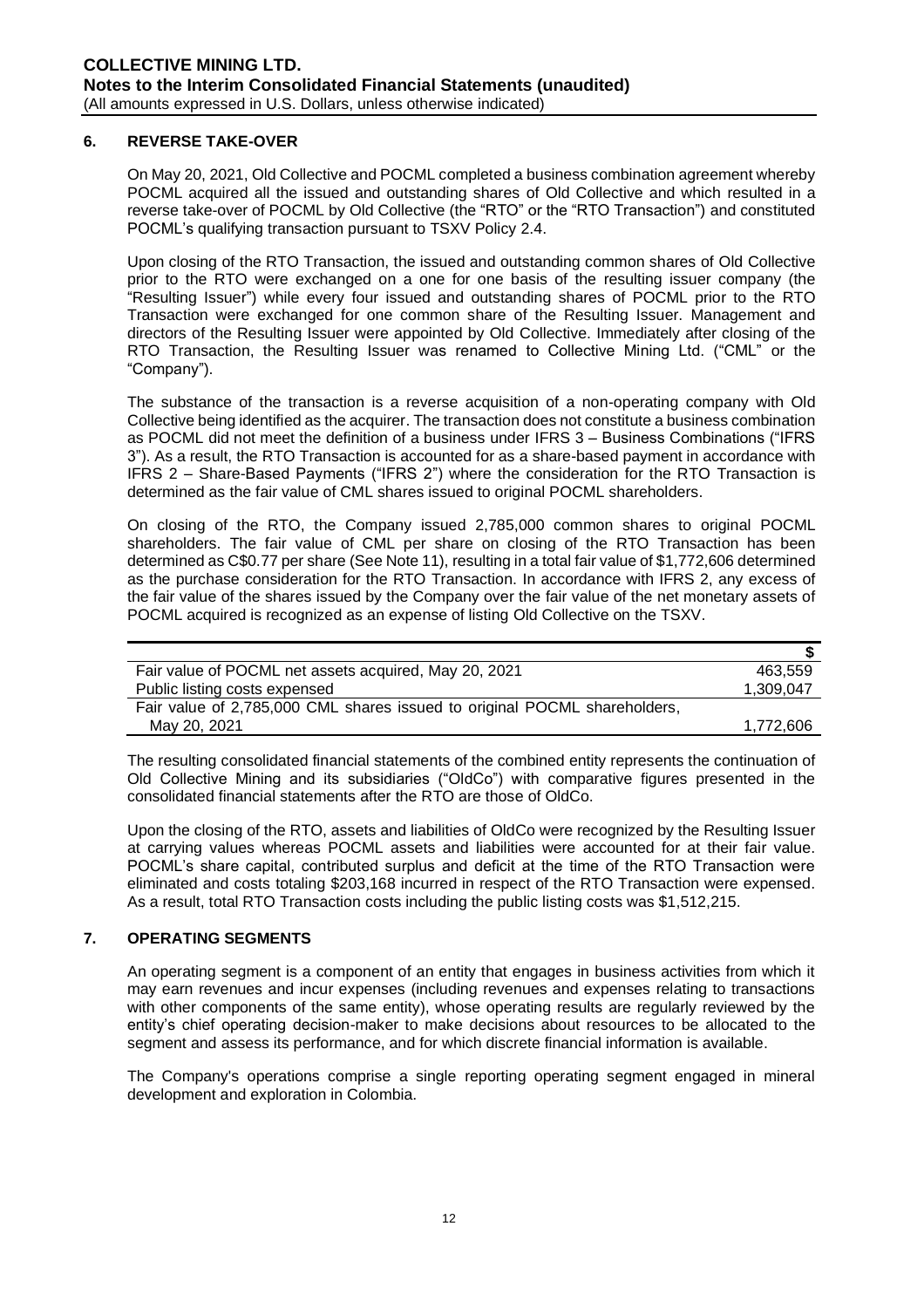### **8. RECEIVABLES AND PREPAID EXPENSES**

Receivables and prepaid expenses are made up of the following:

|                         | <b>June 30,</b> | December 31, |
|-------------------------|-----------------|--------------|
| As at                   | 2021            | 2020         |
|                         | S               |              |
| Exploration deposit (a) |                 | 396,961      |
| Prepaid expenses        | 86,295          | 41,061       |
| Other receivables (b)   | 62,609          | 8,784        |
| Advance to suppliers    | 37,654          |              |
|                         | 186,558         | 446,806      |

### **(a) Exploration deposit**

The exploration deposit was paid on December 23, 2020 to third parties. On January 4, 2021, upon closing of an option agreement in relation to property within the Guayabales Project (the "Second Guayabales Option") (see Note 10(c)), the deposit was applied to the option payments required within the agreement.

# **(b) Other receivables**

Included in other receivables is \$55,951 (December 31, 2020 – \$8,769) of Harmonized Sales Tax ("HST") refund receivable in Canada.

# **9. EQUIPMENT AND OTHER FIXED ASSETS**

Equipment and other fixed assets consist of the following:

|                               | <b>Exploration</b> |                  |             |                     |           |
|-------------------------------|--------------------|------------------|-------------|---------------------|-----------|
|                               | <b>Equipment</b>   |                  |             |                     |           |
|                               | and                | <b>Computer</b>  | Leasehold   | <b>Right of use</b> |           |
|                               |                    |                  |             |                     |           |
|                               | <b>structures</b>  | <b>Equipment</b> | Improvement | assets (a)          | Total     |
|                               | \$                 | \$               | \$          | S                   | S         |
| Opening net book value,       |                    |                  |             |                     |           |
| January 1, 2021               | 20,315             | 20,971           |             | 124.563             | 165,849   |
| Additions                     | 51,038             | 37,406           | 71,738      | 51,391              | 211,573   |
| Disposals and write-downs     |                    |                  |             |                     |           |
| Depreciation (b)              | (4, 759)           | (6, 220)         | (2,988)     | (28, 537)           | (42, 504) |
| Net book value, June 30,      |                    |                  |             |                     |           |
| 2021                          | 66.594             | 52,157           | 68.750      | 147.417             | 334.918   |
|                               |                    |                  |             |                     |           |
| <b>Balance, June 30, 2021</b> |                    |                  |             |                     |           |
| Cost                          | 73,105             | 59,220           | 71,738      | 187,278             | 391,341   |
| Accumulated depreciation      | (6, 511)           | (7,063)          | (2,988)     | (39,861)            | (56, 423) |
| Net book value                | 66,594             | 52,157           | 68,750      | 147.417             | 334.918   |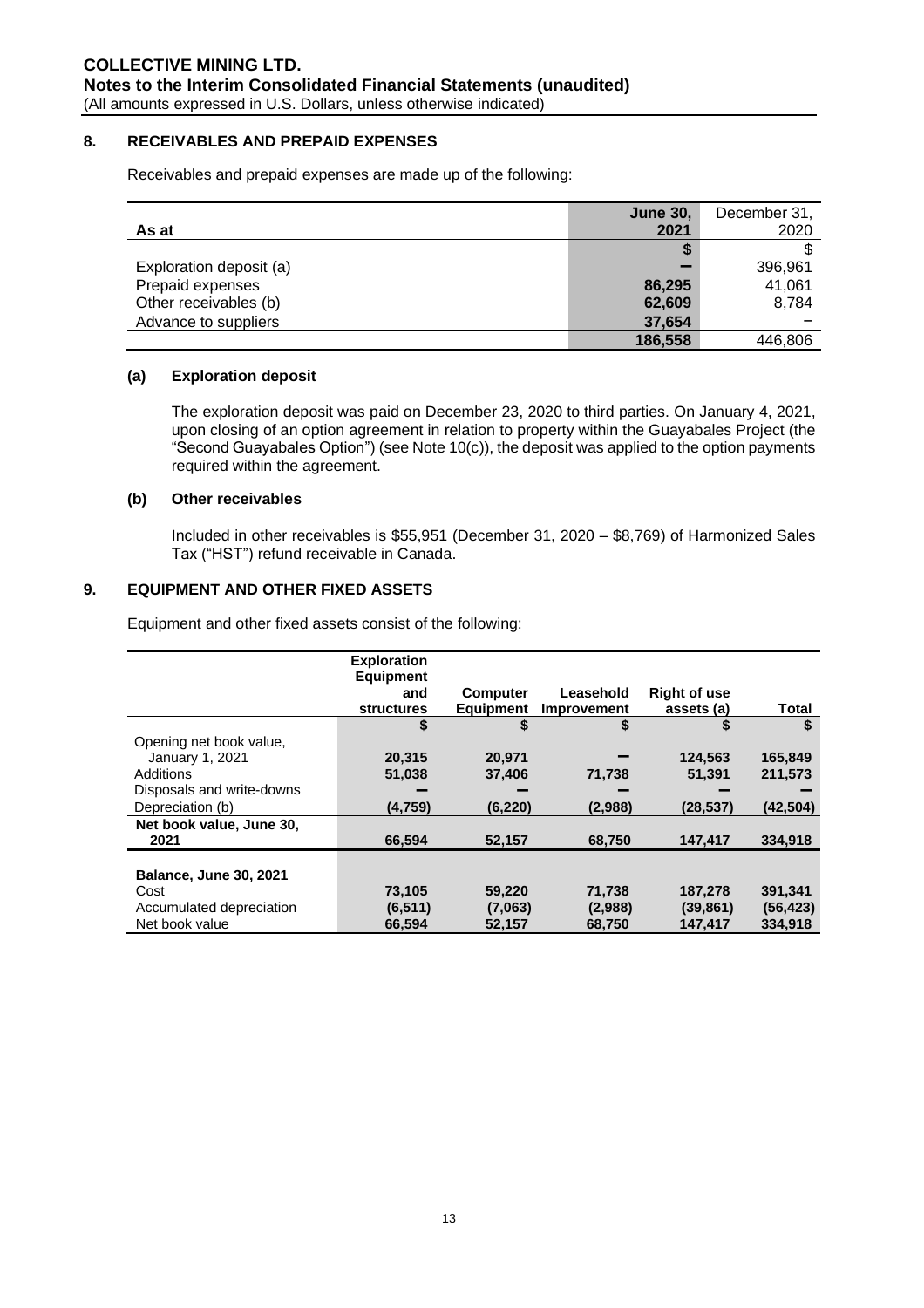# **COLLECTIVE MINING LTD. Notes to the Interim Consolidated Financial Statements (unaudited)** (All amounts expressed in U.S. Dollars, unless otherwise indicated)

|                              | <b>Exploration</b><br><b>Equipment</b> |                  |             |                     |              |
|------------------------------|----------------------------------------|------------------|-------------|---------------------|--------------|
|                              | and                                    | <b>Computer</b>  | Leasehold   | <b>Right of use</b> |              |
|                              | <b>structures</b>                      | <b>Equipment</b> | Improvement | assets (a)          | <b>Total</b> |
|                              | \$                                     |                  | \$          |                     | \$           |
| Opening net book value,      |                                        |                  |             |                     |              |
| February 11, 2020            |                                        |                  |             |                     |              |
| Additions                    | 22,067                                 | 21.813           |             | 135.887             | 179.767      |
| Disposals and write-downs    |                                        |                  |             |                     |              |
| Depreciation (b)             | (1,752)                                | (842)            |             | (11,324)            | (13,918)     |
| Net book value, December 31, |                                        |                  |             |                     |              |
| 2020                         | 20,315                                 | 20,971           |             | 124,563             | 165,849      |
|                              |                                        |                  |             |                     |              |
| Balance, December 31, 2020   |                                        |                  |             |                     |              |
| Cost                         | 22,067                                 | 21,813           |             | 135.887             | 179,767      |
| Accumulated depreciation     | (1,752)                                | (842)            |             | (11,324)            | (13,918)     |
| Net book value               | 20,315                                 | 20,971           |             | 124,563             | 165,849      |

#### **(a) Right of use assets**

Right of use assets are comprised of vehicle leases with terms of 3 years and a warehouse lease with an initial term of 2 years plus an extension for an additional term of 2 years. The value of additions is determined as the present value of lease payments at the inception of the lease (see Note 13).

#### **(b) Depreciation**

Depreciation expense for the three and six months ended June 30, 2021 of \$24,749 and \$42,504, respectively (three months ended and period from February 11, 2020 to June 30, 2020 – \$nil), was recognized within exploration and evaluation expenses and general and administration expenses in the consolidated statement of operations and comprehensive loss.

#### **10. MINERAL INTERESTS**

#### **(a) San Antonio Project**

On July 9, 2020, the Company entered into an option agreement with a third party to acquire the San Antonio Project. The San Antonio project is located approximately 80km south of Medellín. It is situated in the Middle Cauca belt in the Department of Caldas, Colombia.

The option agreement provides the Company the right to explore, develop and acquire the property over a seven-year term, expiring on July 9, 2027, for total payments over the term of the agreement of \$2,500,000 and a 1.5% NSR upon reaching commercial production. The Company has the option to pay an additional \$2,500,000 to the optionor in lieu of the 1.5% NSR.

The exploration and development program, including the amount of expenditures, is at the sole discretion of the Company during the term of the agreement.

For the three and six months ended June 30, 2021, the Company has recognized \$1,150,000 and \$1,598,000, respectively (three months ended and period from February 11, 2020 to June 30, 2020 – \$nil) as exploration and evaluation expense in the consolidated statement of operations.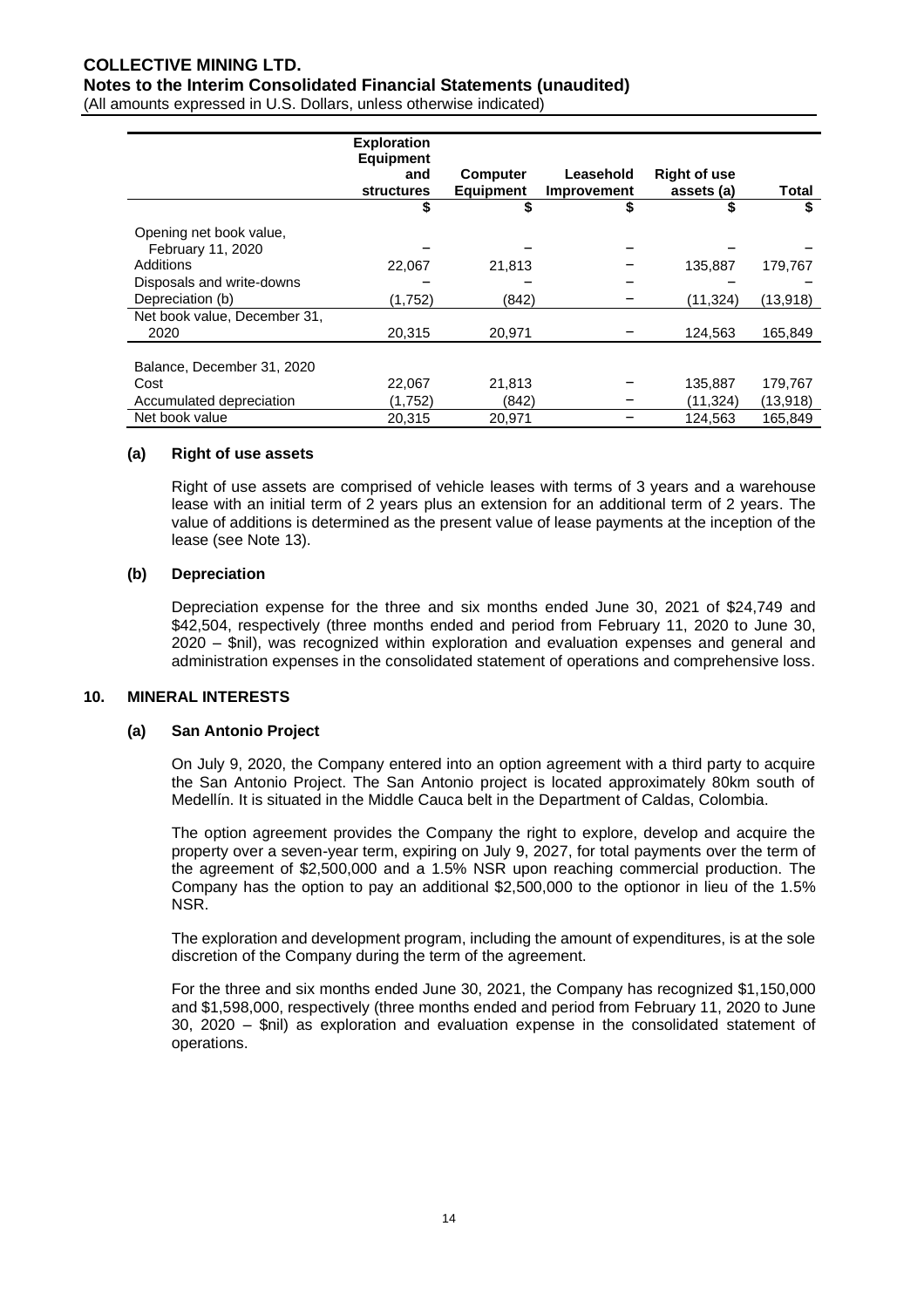#### Summary:

Option payments under the agreement are as follows:

|                                                  | \$        |
|--------------------------------------------------|-----------|
| August 8, 2020                                   | 30,000    |
| July 9, 2021                                     | 50,000    |
| July 9, 2022                                     | 100,000   |
| July 9, 2023                                     | 150,000   |
| July 9, 2024                                     | 250,000   |
| July 9, 2025                                     | 420,000   |
| July 9, 2026                                     | 750,000   |
| July 9, 2027                                     | 750,000   |
|                                                  | 2,500,000 |
| Upon reaching commercial production <sup>1</sup> | 2,500,000 |
|                                                  | 5,000,000 |

1 Based on the assumption that the Company elect to pay the 7.5% NSR.

As the Company has the option to terminate the agreement at any time, upon notification to the optionor, the Company has not recognized any option payments payable in the future under the agreement in its consolidated statement of financial position.

#### **(b) The Guayabales Project**

#### **i. First Guayabales Option**

On June 24, 2020, the Company entered into an option agreement with a third party to explore, develop and acquire property within the Guayabales Project (the "First Guayabales Option"). The Guayabales Project is located in the Middle Cauca belt in the Department of Caldas, Colombia.

The terms of the agreement are as follows:

#### **Phase 1**:

The Company must incur a minimum of \$3,000,000 of exploration and evaluation expenditures in respect of property within the First Guayabales Option and make total option payments of \$2,000,000 over a maximum four-year term ending on or before June 24, 2024, to proceed to Phase 2 of the agreement.

For the three and six months ended June 30, 2021, the Company has recognized \$175,000 and \$451,000, respectively (three months ended and period from February 11, 2020 to June 30, 2020 – \$404,806), including option payments of \$nil and \$200,000, respectively (three months ended and period from February 11, 2020 to June 30, 2020 – \$350,000), as exploration and evaluation expense in the consolidated statement of operations in respect of Phase I of the First Guayabales Option.

#### **Phase 2:**

To acquire a 90% interest in the property within the First Guayabales Option, the Company must incur a minimum of \$10,000,000 of exploration and evaluation expenditures in respect of such property and make total option payments of \$2,000,000, payable in equal instalments of \$166,666 semi-annually over a maximum six-year term, commencing at the end of Phase 1.

#### **Phase 3:**

To acquire the remaining 10% interest in the property within the First Guayabales Option, the Company has the following options:

acquire 0.625% each year to a total of 10% by paying \$250,000 semi-annually, commencing at the end of Phase 2, to a total of \$8,000,000 in lieu of the NSR;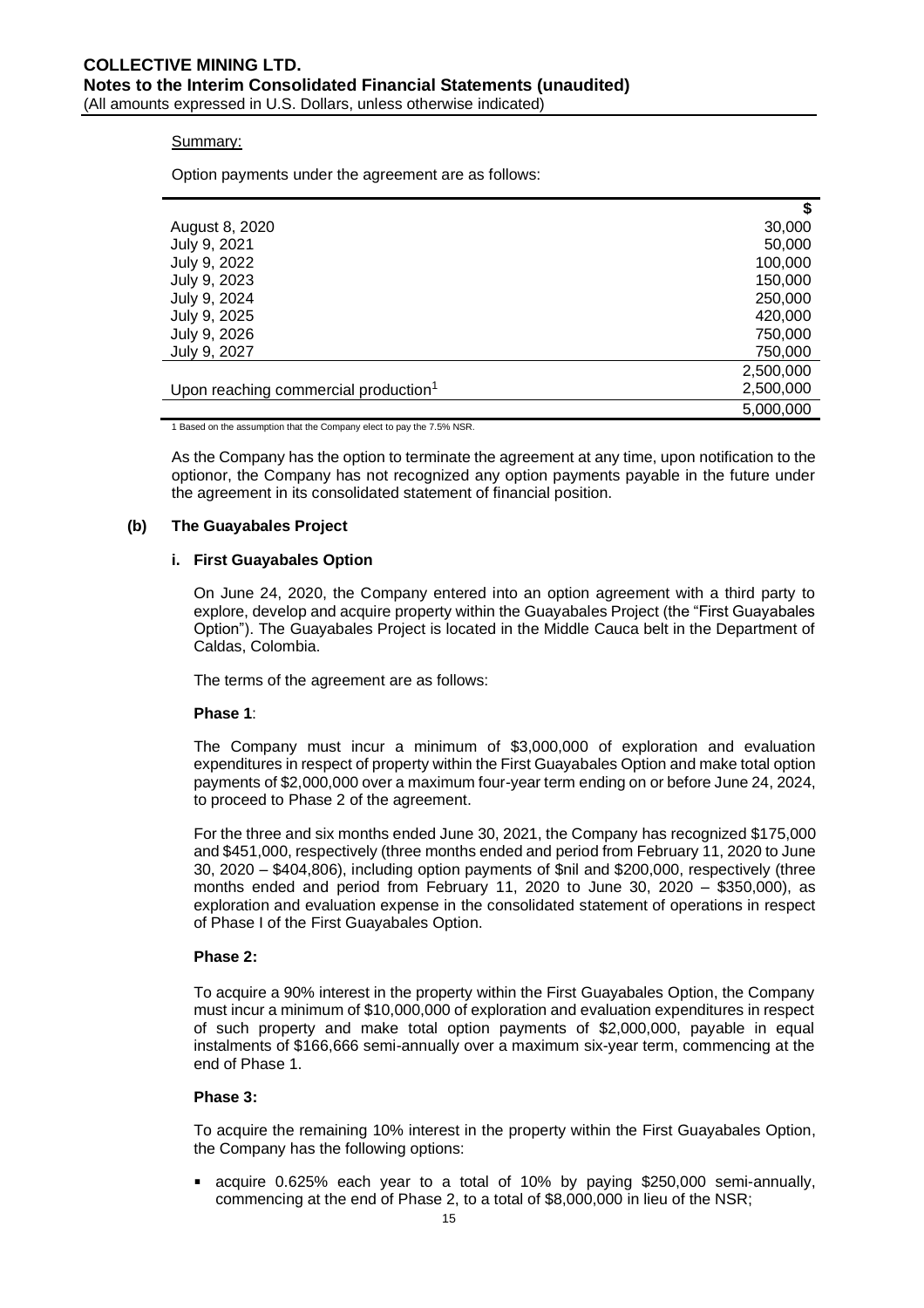- pay a one-time payment of \$8,000,000 in lieu of the NSR; or
- provide notice that the Company has elected to pay a 1% NSR commencing on the first  $\blacksquare$ calendar day of each month after 85% of the processing plant capacity has been achieved in exchange for the remaining 10% interest.

In addition, the Company is required to fund and complete all development and construction activities to bring the project to commercial production.

#### Summary:

The following is a summary of the option payments and exploration expenditures required to acquire 100% of the property under the First Guayabales Option:

|                                             | <b>Option</b> | <b>Exploration</b>           |                       |
|---------------------------------------------|---------------|------------------------------|-----------------------|
|                                             |               | <b>Payments Expenditures</b> | <b>Total</b>          |
|                                             |               |                              |                       |
| Total Phase 1 June 24, 2020 - June 24, 2024 | 2,000,000     | 3.000.000                    | 5,000,000             |
| Total Phase 2 June 24, 2024 - June 24, 2030 | 2,000,000     |                              | 10,000,000 12,000,000 |
| Total Phase 3 To commercial production      | 8,000,0001    |                              | 8.000.000             |
|                                             | 12.000.000    |                              | 13,000,000 25,000,000 |

1 Based on the assumption that the Company does not elect to pay the NSR.

The Company has the option to terminate the agreement at any time, upon notification to the optionor. As a result, the Company has not recognized any option payments payable in the future under the agreement in the consolidated statement of financial position.

### **ii. Second Guayabales Option**

On January 4, 2021, the Company entered into the Second Guayabales Option with another third party to explore, develop and acquire additional property within the Guayabales Project.

The terms of the agreement are as follows:

# **Phase 1:**

The option agreement provides the Company the right to explore the property within the Second Guayabales Option over a four-year term, expiring on January 2, 2025, for total payments over the term of the agreement of \$1,750,000, with minimum payments of \$1,000,000 if the agreement is terminated on or before January 3, 2022.

For the three and six months ended June 30, 2021, the Company has recognized option payments of \$nil and \$700,000, respectively (three months ended and period from February 11, 2020 to June 30, 2020 – \$nil), as exploration and evaluation expense in the consolidated statement of operations in respect of Phase I of the Second Guayabales Option and representing the required minimum option payments prior to July 3, 2021. As at June 30, 2021, \$300,000 was included in accounts payable and accrued liabilities, representing the unpaid portion of the required minimum option payments prior to July 3, 2021.

#### **Phase 2:**

The option agreement provides the Company the right to explore the property within the Second Guayabales Option over a second four-year term between January 2, 2025 to January 2, 2029 for total payments over the term of \$1,000,000.

# **Phase 3:**

Upon completion of Phase 2, the Company is required to pay a total of \$4,300,000 over a two-year period ending on January 2, 2030 to acquire 100 percent of the property within the Second Guayabales Option.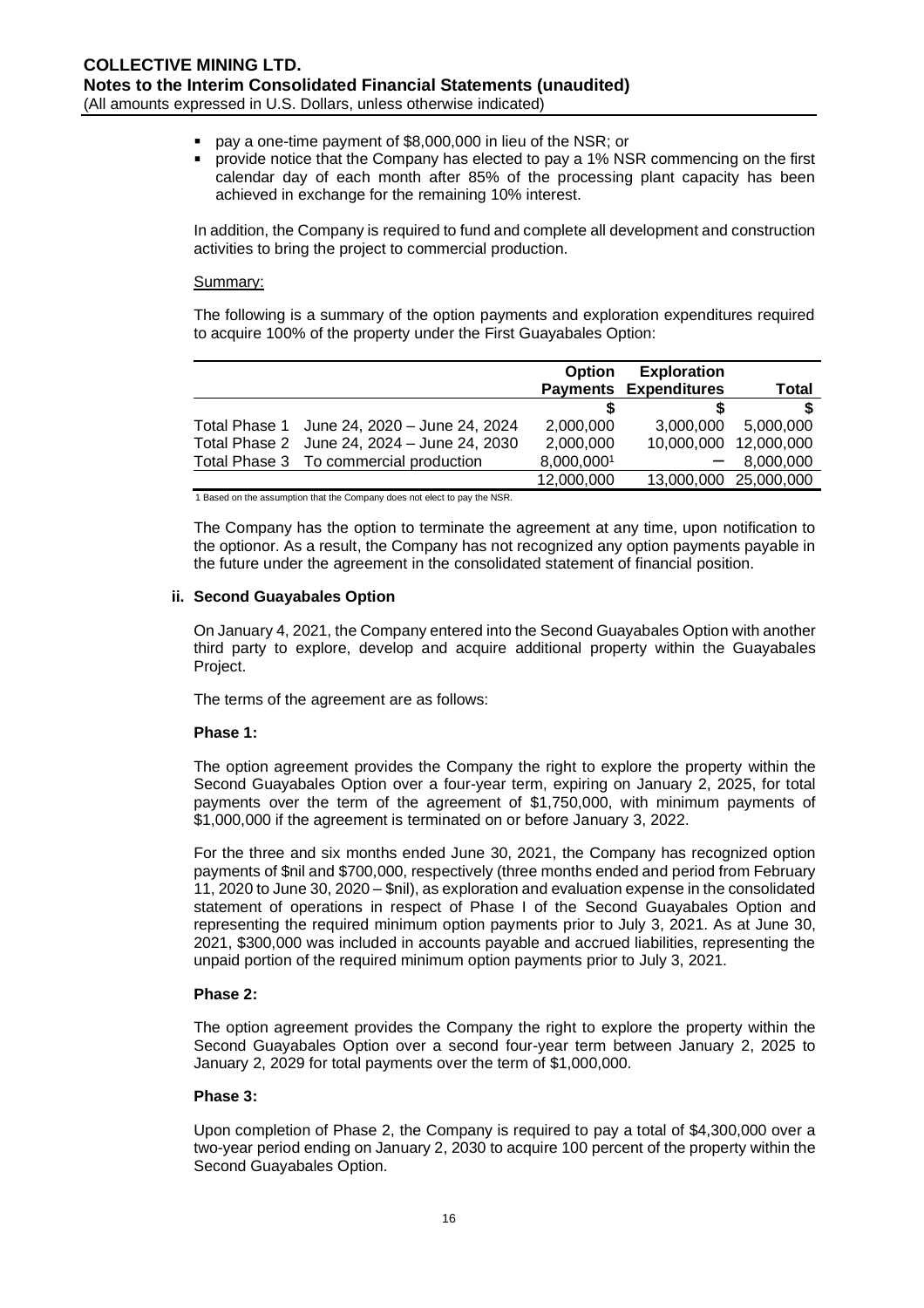### Summary:

The following is a summary of the option payments to acquire the property under the Second Guayabales Option:

| Total Phase 1 | 1,750,000 |
|---------------|-----------|
| Total Phase 2 | 1,000,000 |
| Total Phase 3 | 4,300,000 |
|               | 7,050,000 |

The Company has the option to terminate the agreement at any time, upon notification to the optionor. Other than the required minimum option payments under the agreement, the Company has not recognized any option payments payable in the future in the consolidated statement of financial position.

# **11. WARRANTS LIABILITY**

The following represents warrants denominated in Canadian dollars and classified as derivative financial liabilities:

|                                    | 2021      |                | 2020        |                |
|------------------------------------|-----------|----------------|-------------|----------------|
|                                    |           | <b>Black-</b>  |             | Black-         |
|                                    | Number of | <b>Scholes</b> | Number of   | <b>Scholes</b> |
|                                    | warrants  | Value          | warrants    | Value          |
|                                    |           |                |             | \$             |
| Opening balance                    |           |                |             |                |
| Subscription Warrants issued (a)   | 7,500,000 | 2,880,258      |             |                |
| 2020 warrants issued (c)           |           |                | 4,800,000   | 35,909         |
| Warrants exercised (c)             |           | -              | (4,800,000) | (168, 028)     |
| Fair value revaluation of warrants |           |                |             |                |
| liability $(a)$ , $(c)$            |           | 7,941,964      |             | 132,119        |
| Balance June 30                    | 7,500,000 | 10,822,222     |             |                |

# **(a) Subscription Warrants**

In conjunction with the Transaction (See Note 6), the Company closed a total of C\$15,000,000 non-brokered private placement in the form of subscription receipts ("Subscription Receipts") at a price of C\$1.00 per Subscription Receipt (the "Offering"). Proceeds from the Offering were held in escrow until May 20, 2021, upon closing of the Transaction.

Upon closing of the Transaction, the holder of each Subscription Receipt (on a postconsolidation basis) received one unit in the capital of the Company at a price of C\$1.00 per unit (a "Subscription Unit). Each Subscription Unit consisted of one common share of CML (a "Subscription Share") and one-half share purchase warrant of CML (each whole warrant, a "Subscription Warrant"). Each Subscription Warrant has an exercise price of C\$2.00 per share with an expiry date of May 20, 2024, subject to the Company's right to accelerate the expiry of the Subscription Warrants in the event that the Company's closing price on the TSXV remains equal to or higher than \$2.60 for 20 consecutive trading days. On June 25, 2021, the Company issued a notice exercising its right to accelerate the expiry date. All outstanding Subscription Warrants as at June 30, 2021 must be exercised by August 9, 2021.

The Subscription Warrants are classified as derivative financial liabilities as a result of their being denominated in Canadian dollars. Proceeds from the Offering are allocated between Subscription Shares and Subscription Warrants on a pro-rata basis of their fair value within the unit.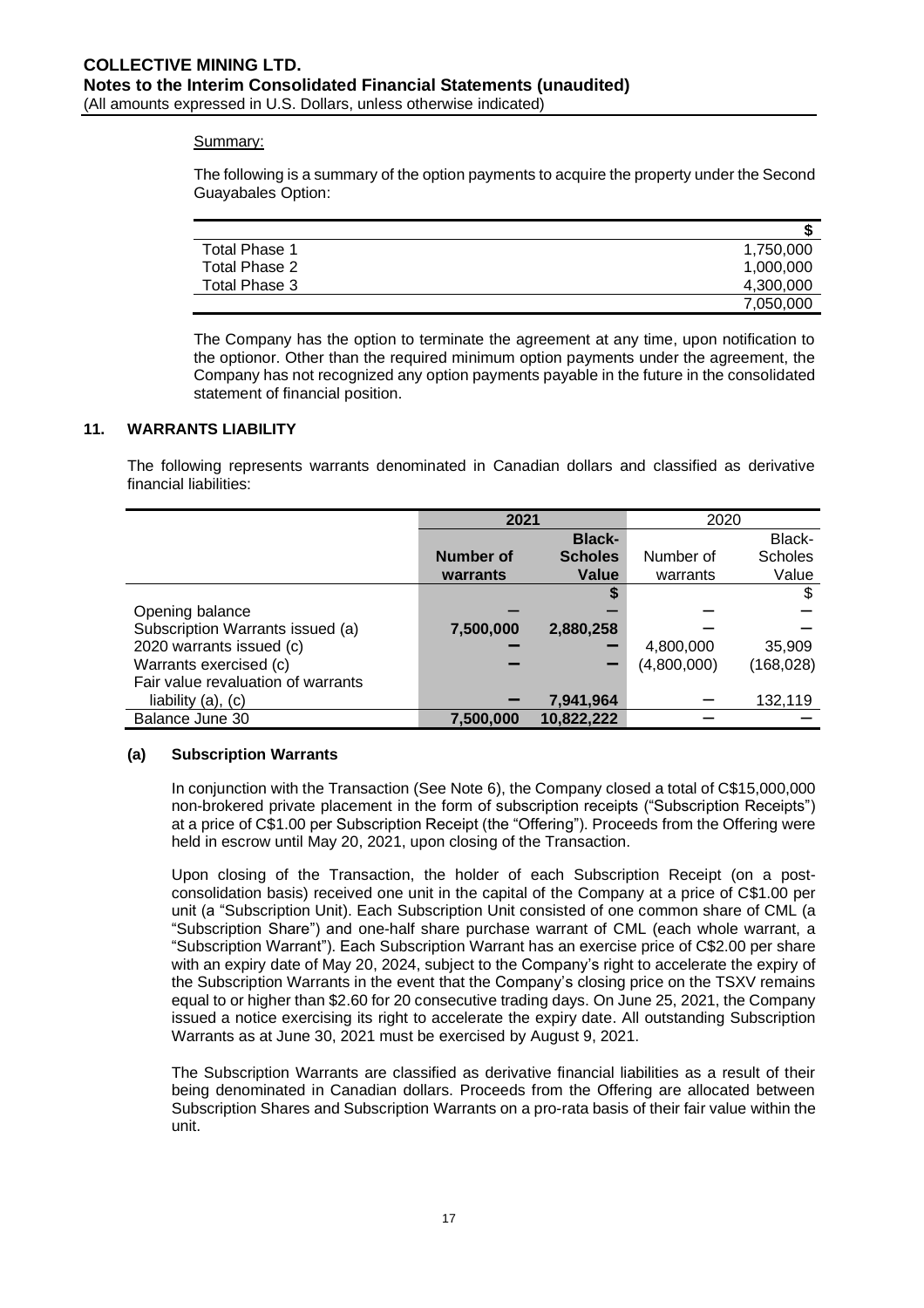The issue date fair value of the Subscription Warrants was determined to be C\$0.46 per warrant with the resulting allocation of the total proceeds for the Offering being:

|                                            | C\$        |            |
|--------------------------------------------|------------|------------|
| Warrants liability – Subscription Warrants | 3.476.472  | 2,880,258  |
| Share capital – Subscription Shares        | 11.523.528 | 9,547,248  |
| Total gross proceeds                       | 15,000,000 | 12,427,506 |

As at June 30, 2021, the warrants liability relating to the outstanding Subscription Warrants were revalued to \$10,822,222 with a corresponding derivative loss of \$7,941,964 recognized in the consolidated statement of operations and comprehensive loss for the three and six months ended June 30, 2021.

Fair value for the Subscription Warrants was determined using the Black-Scholes option pricing model using the following weighted average assumptions for the period from May 20, 2021 (date of issue) to June 30, 2021:

| Weighted average share price                                                | C\$2.23 |
|-----------------------------------------------------------------------------|---------|
| Weighted average risk-free interest rate                                    | 0.59%   |
| Weighted average dividend yield                                             | Nil     |
| Weighted average stock price volatility, based on historical volatility for |         |
| comparable companies                                                        | 130%    |
| Weighted average period to expiry (years)                                   | 1 6     |
|                                                                             |         |

As at June 30, 2021, a change in the share price of +/-10% would have resulted in a +/- change in the fair value of the warrants liability as at June 30, 2021 of approximately \$2,100,000.

As at June 30, 2021, a change in the volatility rate of  $+/10\%$  would have resulted in a  $+/$ change in the fair value of the warrants liability as at June 30, 2021 of approximately \$100,000.

As at August 9, 2021, 6,495,000 Subscription Warrants were exercised with total proceeds of \$10,338,000 (C\$12,990,000), including the C\$960,000 received as at June 30, 2021, in respect of the Subscription Warrants received and all remaining unexercised warrants expired.

# **(b) Financing Costs**

Costs directly attributable to the Offering are made of:

| Finders' Units (see Note 19) | 442.833 |
|------------------------------|---------|
| Additional financing costs   | 100,931 |
| Total financing costs        | 543.764 |

Financing costs are allocated on a pro-rata basis between Subscription Shares and Subscription Warrants, with the portion allocated to Subscription Warrants recognized as an expense and the portion allocated to Subscription Shares recognized as a reduction in share capital as follows:

| Subscription Warrants – financing expense | 126.025 |
|-------------------------------------------|---------|
| Subscription Shares – share issue costs   | 417.739 |
|                                           | 543.764 |

# **(c) 2020 Warrants**

On May 25, 2020, the Company issued 4,800,000 Warrants (see Note 17(b)v). Each Warrant had an exercise price of C\$0.10 per share and an expiry date of June 5, 2021. The issue date fair value of the Warrants was \$35,909. In June 2020, all such Warrants were exercised. The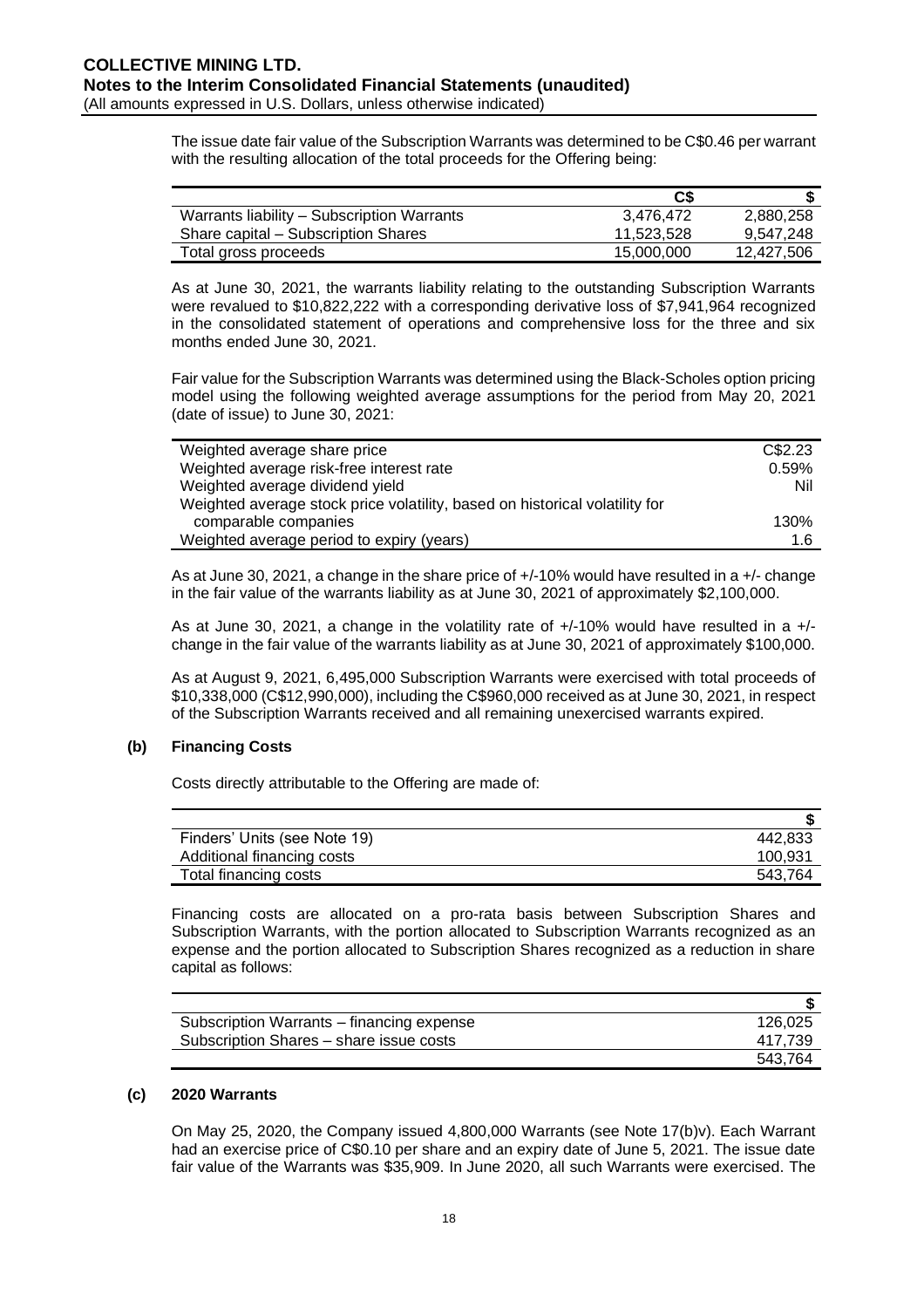Company recognized a derivative loss of \$132,119 in the consolidated statement of operations and comprehensive loss upon revaluation of the Warrants immediately prior to their exercise.

# **12. OTHER CURRENT LIABILITIES**

Other current liabilities are made up of the following:

|                                      |              | <b>June 30,</b> | December 31, |
|--------------------------------------|--------------|-----------------|--------------|
| As at                                | <b>Note</b>  | 2021            | 2020         |
|                                      |              |                 |              |
| Loan payable (a)                     |              | -               | 76.477       |
| Other (b)                            |              | 774,173         |              |
| Related party loan payable           | 14(a), 16(a) |                 | 6,973        |
| Current portion of lease liabilities | 13           | 54,011          | 44,520       |
|                                      |              | 828,184         | 127,970      |

**(a)** In 2020, the Company received a loan of \$154,504. The loan was subject to interest payable to September 2020 at an annualized rate of 10.03%. Effective September 2020, the loan became payable on demand with no interest recognized subsequent to that date. As at June 30, 2021, the loan was settled in full.

**(b)** As at June 30, 2021, the Company received C\$959,510 in respect of exercise proceeds for Subscription Warrants in advance of the exercise.

# **13. LEASE LIABILITIES**

| As at                          | <b>June 30,</b> | December 31, |
|--------------------------------|-----------------|--------------|
| (in thousands of U.S. dollars) | 2021            | 2020         |
|                                |                 |              |
| Opening balance                | 142,841         |              |
| New leases during the period   | 51,391          | 135,887      |
| Lease payments                 | (37,010)        | (13, 838)    |
| Interest accretion expense     | 12,578          | 4,951        |
| Foreign exchange               | (15, 376)       | 15,841       |
| Balance, end of period         | 154,424         | 142,841      |
| Current portion                | 54,011          | (44, 520)    |
| Long-term portion              | 100,413         | 98,321       |

The lease liabilities were measured on inception of the lease at the present value of the lease payments over the lease term, discounted using a weighted average discount rate of 15.70%, based on the Company's incremental borrowing rate.

Interest accretion expense or amortization of the discount on the lease liability is charged to the consolidated statement of operations and comprehensive loss using the effective interest method.

For the three and six months ended June 30, 2021, the Company made lease payments of \$11,772, and \$23,129, respectively (three months ended and period from February 11, 2020 to June 30, 2020 – \$nil) for contracts with terms of 12 months or less and which were recognized as lease expense within exploration and evaluation expenses.

# **14. RELATED PARTY TRANSACTIONS**

Related parties include management, the Board of Directors, close family members and enterprises that are controlled by these individuals as well as certain persons performing similar functions.

The following are related party transactions of the Company:

**(a)** During the period from February 11, 2020 to December 31, 2020, an officer and employee of the Company incurred expenditures totaling \$165,816, included within exploration and evaluation expenses (see Note 20(a)), on behalf of the Company at an interest rate of 27%,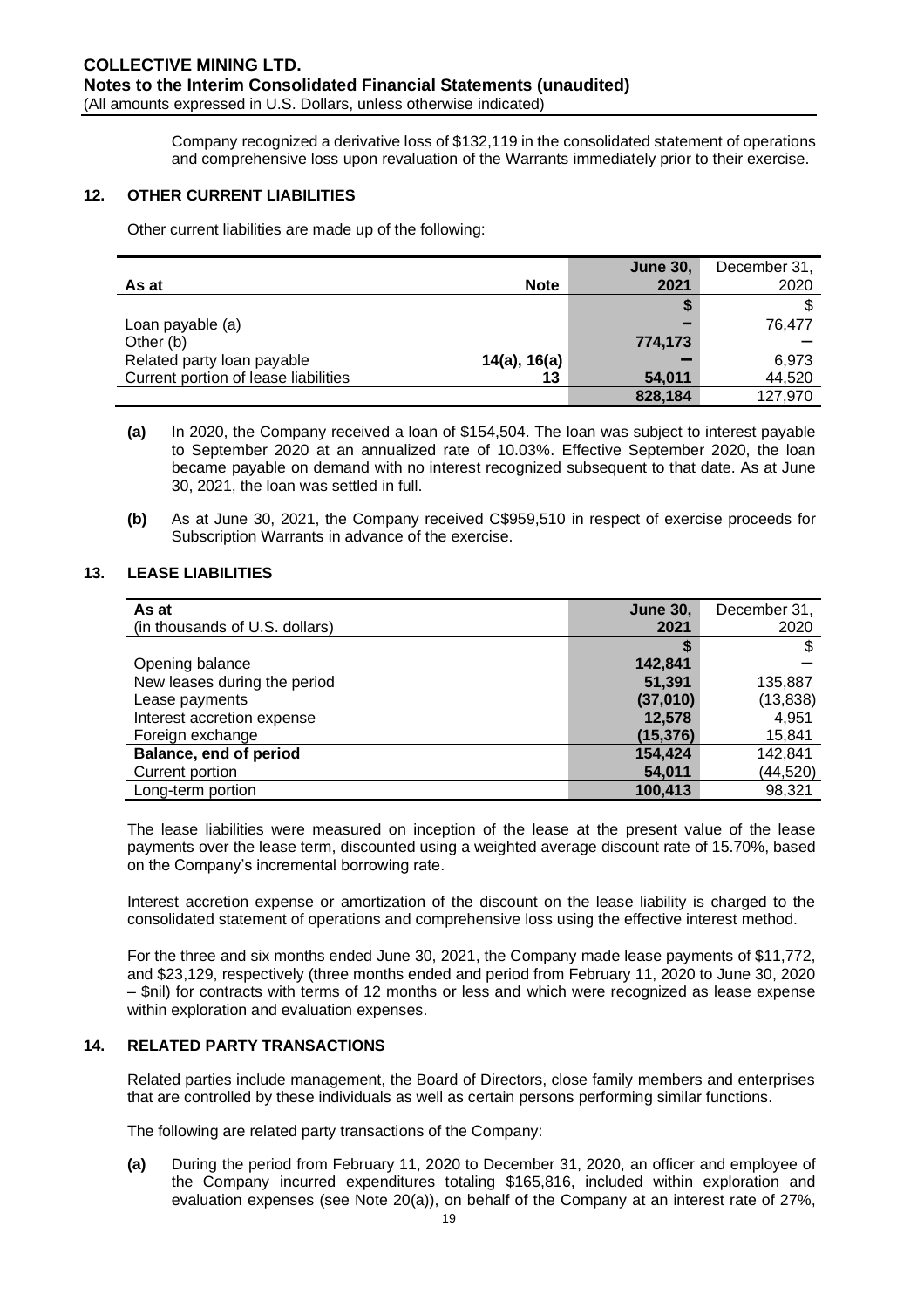which was reimbursed. The amounts advanced were considered as a loan to the Company with interest payable at an annualized rate of 13.48% and was payable on demand. For the period ended December 31, 2020, the Company incurred interest of \$6,884 in respect of the loan from the employee. As at June 30, 2021, the loan was settled in full.

#### **(b)** Compensation of key management personnel

Key management includes independent directors, the executive chairman of the board of directors (the "Chairman"), the president and chief executive officer ("CEO") and the chief financial officer ("CFO"). The remuneration of members of key management personnel were as follows:

|                         | Three months ended<br>June 30 |      | Six months and period<br>ended June 30 |                |
|-------------------------|-------------------------------|------|----------------------------------------|----------------|
|                         | 2021                          | 2020 | 2021                                   | $2020^{\circ}$ |
| Management salaries and |                               | \$   | S                                      |                |
| benefits                | 216,736                       |      | 360,260                                |                |
| Share-based payments    | 33,604                        |      | 83,653                                 |                |
|                         | 250,340                       |      | 443,913                                |                |

1 – For the period from February 11, 2020

In accordance with IAS 24, key management personnel are those having authority and responsibility for planning, directing and controlling the activities of the Company.

## **15. FINANCIAL INSTRUMENTS**

#### **Financial Instrument Disclosures**

Details of the significant accounting policies and methods adopted (including the criteria for recognition, the bases of measurement and the bases for recognition of income and expenses) for each class of financial asset and financial liability are disclosed in Note 4.

#### *Fair value measurement*

Fair market value represents the amount that would be exchanged in an arm's length transaction between willing parties and is best evidenced by a quoted market price, if one exists.

Fair value measurement is determined based on the fair value hierarchy as follows:

Level 1: Quoted prices (unadjusted) in active markets for identical assets or liabilities;

Level 2: Inputs other than quoted prices included within level 1 that are observable for the asset or liability, either directly (that is, as prices) or indirectly (that is, derived from prices); and

Level 3: Inputs for the asset or liability that are not based on observable market data (that is, unobservable inputs).

The carrying values for financial assets and liabilities for cash and cash equivalents, receivables, accounts payable and accrued liabilities, loan payable and related party payable approximate their fair values as at June 30, 2021 and December 31, 2020.

Other financial liabilities as at June 30, 2021 (December 31, 2020 – \$nil) were as follows:

|                              |              |              | <b>Amortized</b> |            |
|------------------------------|--------------|--------------|------------------|------------|
| As at June 30, 2021          | <b>FVTPL</b> | <b>FVOCI</b> | Cost             | Total      |
|                              |              |              |                  |            |
| <b>Financial liabilities</b> |              |              |                  |            |
| Warrants liability (level 2) | 10.822.222   |              |                  | 10.822.222 |

There were no transfers between the fair value hierarchy during the six months ended June 30, 2021.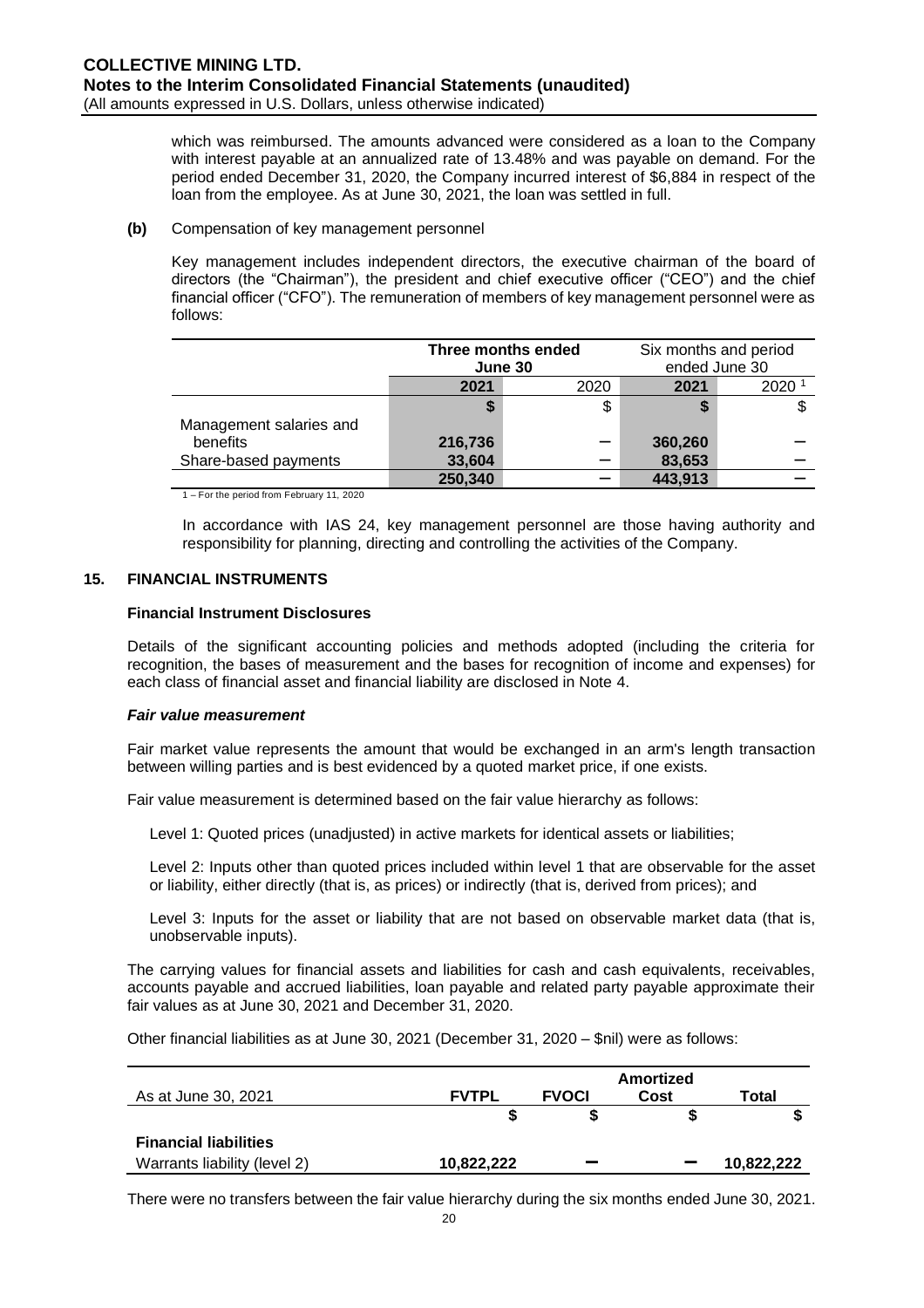#### **16. FINANCIAL AND CAPITAL RISK MANAGEMENT**

### **(a) Financial Risk Management**

The Company's activities expose it to a variety of financial risks, which include currency risk, credit risk, liquidity risk and interest rate risk.

Risk management is carried out by the Company's management with guidance from and policies approved by the Board of Directors.

### **Financial risk factors**

### *Foreign currency risk*

Foreign currency risk arises from future commercial transactions and recognized assets and liabilities denominated in currency that is not the entity's functional currency. The Company's functional currency is the U.S. dollar. The Company conducts some of its operating, financing and investing activities in currencies other than the U.S. dollar. The Company is therefore subject to gains and losses due to fluctuations in these currencies relative to the U.S. dollar. The Company does not use derivative instruments to hedge exposure to foreign exchange risk.

The Company had the following foreign currency balances:

| As at June 30, 2021                      | Foreign<br><b>Currency</b> | Foreign<br><b>Balance</b> |            |
|------------------------------------------|----------------------------|---------------------------|------------|
| Cash and cash equivalents                | COP (000's)                | 631,867                   | 168,199    |
| Cash and cash equivalents                | CAD                        | 7,794,163                 | 6,288,658  |
| <b>Receivables</b>                       | COP (000's)                | 568,090                   | 151,222    |
| <b>Receivables</b>                       | CAD                        | 70,439                    | 55,957     |
| Accounts payable and accrued liabilities | COP (000's)                | (2,700,775)               | (718, 928) |
| Accounts payable and accrued liabilities | CAD                        | (1,082,865)               | (873, 701) |
| Lease liability                          | COP (000's)                | (580, 118)                | (154, 424) |
|                                          | Foreign                    | Foreign                   |            |
| As at December 31, 2020                  | Currency                   | <b>Balance</b>            | S          |
| Cash and cash equivalents                | COP (000's)                | 852,871                   | 248,469    |
| Cash and cash equivalents                | CAD                        | 1,801,983                 | 1,415,540  |
| Receivables                              | COP (000's)                | 50,000                    | 15         |
| Receivables                              | CAD                        | 9,302                     | 7,307      |
| Accounts payable and accrued liabilities | COP (000's)                | (300, 032)                | (87,409)   |
| Accounts payable and accrued liabilities | CAD                        | (17, 543)                 | (13,766)   |
| Loan payable                             | COP (000's)                | (262, 507)                | (76,477)   |
| Related party payable                    | COP (000's)                | (23, 934)                 | (6,973)    |
| Lease liability                          | COP (000's)                | (490,302)                 | (142, 841) |

#### *Credit risk*

Credit risk is the risk of loss associated with a counter party's inability to fulfill its payment obligations. The Company's credit risk is primarily attributable to cash and cash equivalents and receivables. The Company has no significant concentration of credit risk arising from its properties. The majority of the Company's cash and cash equivalents are held with banks in Canada. Funds held in banks in Colombia are limited to forecasted 90-day cash requirements. The Company limits material counterparty credit risk on these assets by dealing with financial institutions with credit ratings of at least "A" or equivalent, or those which have been otherwise approved. Receivables mainly consist of receivables for refundable commodity taxes in Canada. Management believes that the credit risk concentration with respect to remaining amounts receivable is minimal.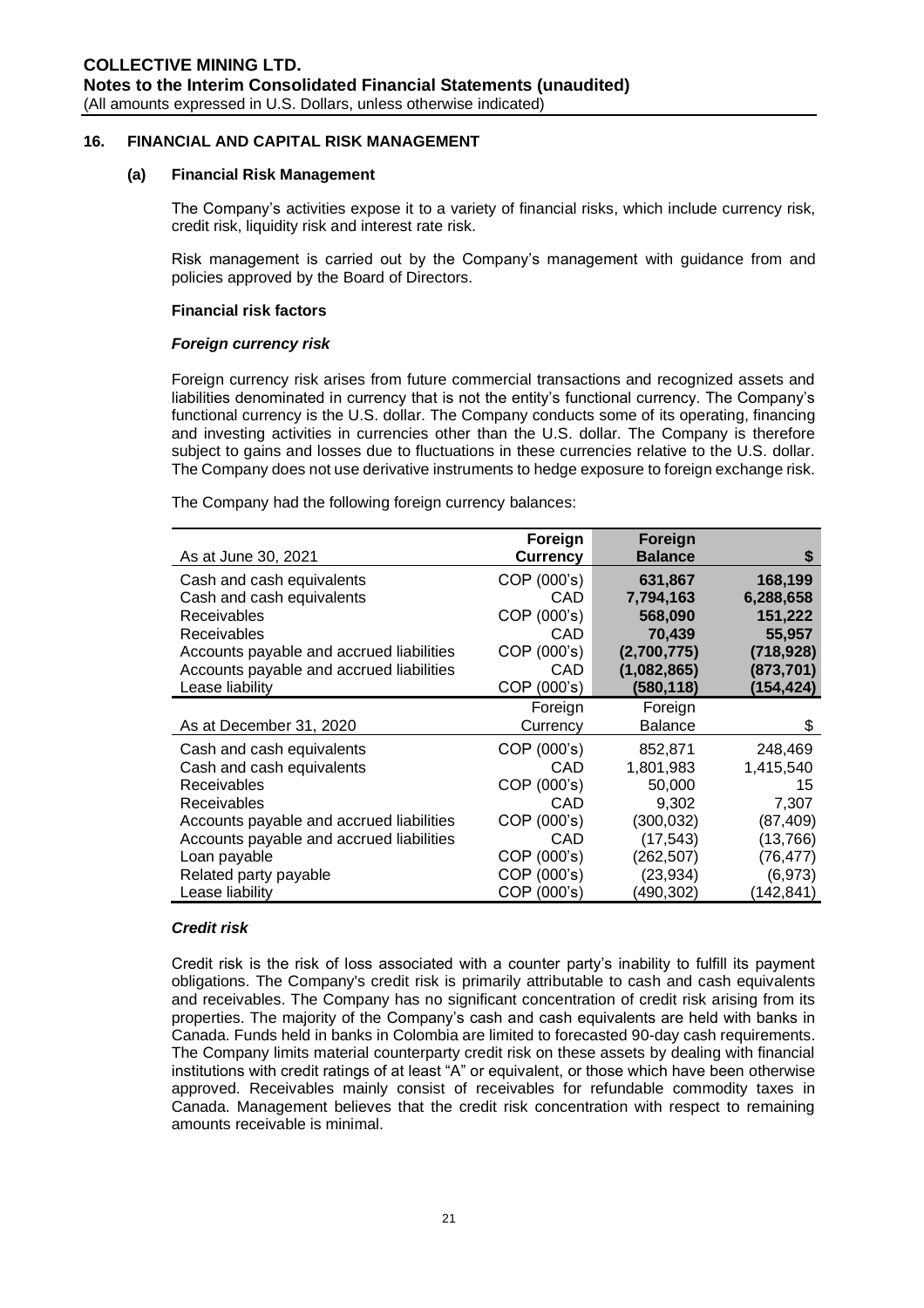# *Liquidity risk*

Liquidity risk is the risk that the Company will not have sufficient cash resources to meet its financial obligations as they come due. The Company regularly evaluates its cash position to ensure preservation and security of capital as well as maintenance of liquidity. The Company manages its liquidity risk by proactively mitigating exposure through cash management, including forecasting its liquidity requirements with available funds and anticipated investing and financing activities.

As at June 30, 2021, the cash balance of \$12 million will be sufficient to meet its obligations in respect of its current liabilities, excluding warrants liability, of \$1.7 million, and anticipated exploration, evaluation and administrative expenditures over the next twelve months. However, the cash balance is not sufficient to meet all of its future obligations in respect of the option contracts in note 10 if the Company elects to exercise all its options in respect of all the contracts. Thus, continued operations of the Company are dependent on its ability to develop a sufficient financing plan, receive continued financial support from existing shareholders and/or new shareholders or through other arrangements, complete sufficient public equity financing, or generate profitable operations in the future.

#### *Interest rate risk*

Interest rate risk is the impact that changes in interest rates could have on the Company's earnings and liabilities. The Company's cash balances are not subject to significant interest rate risk as balances are current.

### **(b) Capital Management**

The Company manages its capital to maintain its ability to continue as a going concern in order to pursue the exploration and evaluation of its mineral interests. The Company mainly relies on equity issuances to raise new capital. The capital structure of the Company includes the components of equity as well as cash and cash equivalents.

The Company prepares annual estimates of exploration and administrative expenditures and monitors actual expenditures compared to estimates to ensure that there is sufficient capital on hand to meet ongoing obligations. The Company maintains its cash in highly liquid short-term deposits which can be liquidated immediately without interest or penalty.

The Company's overall strategy with respect to capital risk management has remained consistent for the six months ended June 30, 2021.

# **17. SHARE CAPITAL**

# **(a) Authorized**

Authorized share capital consists of an unlimited number of common shares without par value. All issued shares are fully paid. No dividends have been paid or declared by the Company since inception.

#### **(b) Issued**

During the three and six months ended June 30, 2021 and 2020, the Company issued shares resulting from the following transactions:

#### *2021 Transactions*

- **i.** On January 5, 2021, the Company issued 500,000 common shares resulting from the exercise of stock options (See Note 18(a)).
- **ii.** On May 20, 2021, the Company issued 2,785,000 common shares to original POCML shareholders on closing of the RTO. The fair value of shares was determined to be \$1,772,606 (See Note 6).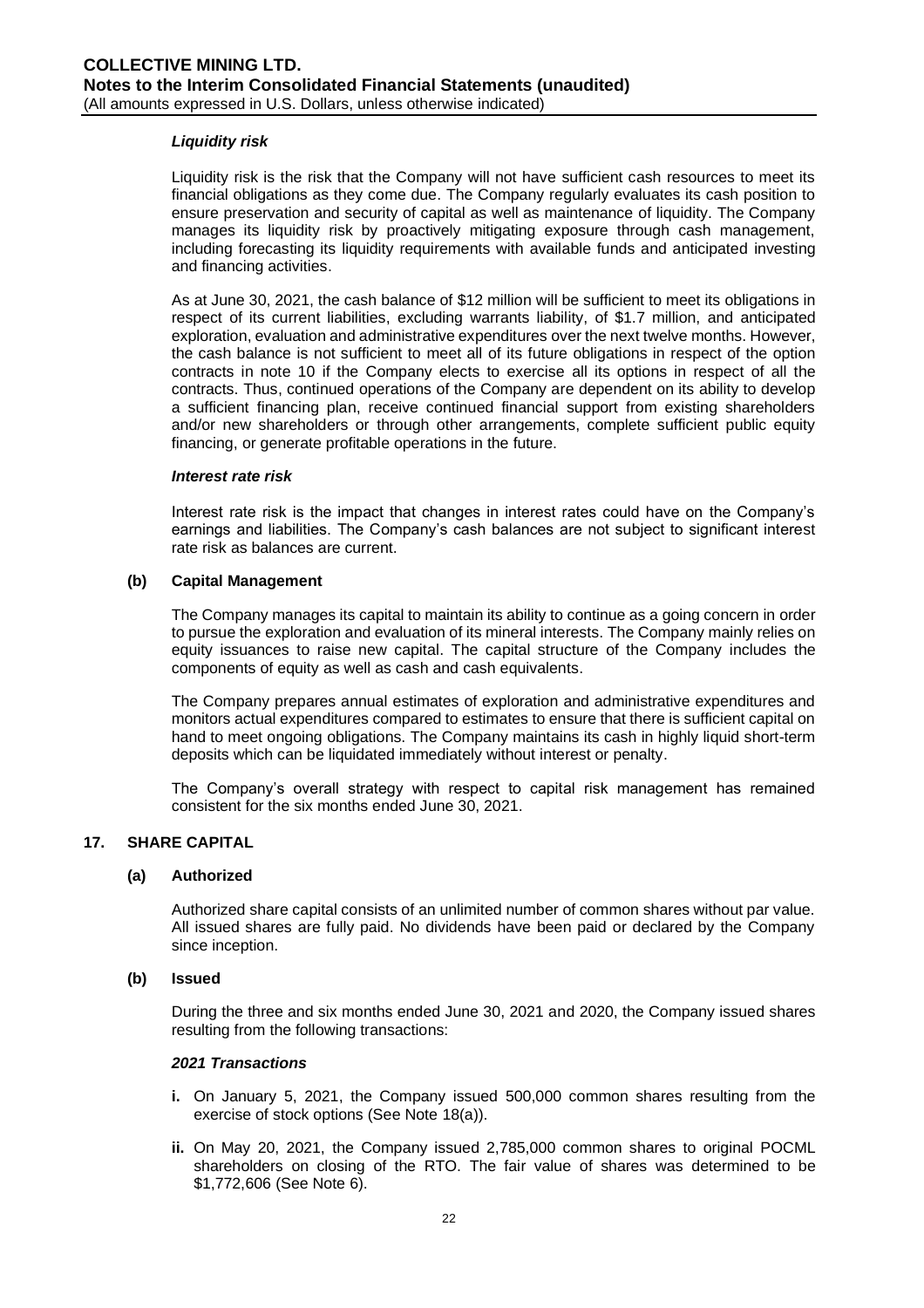- **iii.** On May 20, 2021, the Company issued 15,000,000 common shares upon closing of the Offering. Proceeds from the Offering of C\$15,000,000 (\$12,427,506) were allocated between Subscription Shares and Subscription Warrants on a pro-rata basis of their fair value within the unit of which \$9,547,248 was allocated to Subscription Shares (See Note 11(a)). Share issue costs of \$417,739 (See Note 11(b)) were recognized as a reduction in share capital.
- **iv.** On May 20, 2021, the Company issued 534,500 common shares as part of the Subscription Units issued to eligible finders (the "Finders' Shares") (See Note 19). The value allocated to the Finders' Shares was \$340,200.

# *2020 Transactions*

- **v.** On March 16, 2020, the Company issued 20,000,000 common shares at a price of C\$0.005 per share for total proceeds of C\$100,000 (\$71,565). On August 4, 2020, the Company received capital contributions totaling \$300,000 (\$225,706) from the shareholders, effectively increasing the price per share to C\$0.02 on a pre-consolidation basis. The additional capital contribution was recognized in contributed surplus in the consolidated statement of financial position at the time of receipt.
- **vi.** On May 25, 2020, the Company issued 4,800,000 units at a price of C\$0.05 per unit for total proceeds of C\$240,000 (\$171,625). Each unit is comprised of one common share and one Warrant with an exercise price of C\$0.10. The increase in share capital was \$135,715, being the total proceeds less the fair value of the Warrants on the date of issue (See Note 11(c)).

In June 2020, the Company issued 4,800,000 common shares and received total proceeds of C\$480,000 (\$353,105) as a result of the exercise of the related Warrants (See Note 11(c)).

**vii.**On August 5, 2020, the Company completed a share consolidation of the common shares on the basis of 2 pre-consolidation shares for 1 post-consolidated common share. All share amounts for 17(b)(iv) and (v) are presented on the consolidated statement of changes in equity as post-consolidated shares.

# **18. SHARE BASED PAYMENTS**

The Company adopted a stock option plan (the "Plan") pursuant to the Securities Act of Ontario (the "Act"). The aggregate maximum number of shares reserved for issuance under the Plan and all other security-based compensation arrangements (together "Share Compensation Arrangements") at any given time is 10% of the Company's issued and outstanding shares as at the date of the grant of the Share Compensation Arrangement. Any shares subject to a stock option under the Plan which have been exercised, cancelled, repurchased, expired or terminated in accordance with the Plan will again be available under the Plan.

Under the Plan, the Company may grant to directors, officers, employees, and consultants stock options to purchase common shares of the Company. Stock options granted under the Plan will be for a term not to exceed 10 years.

The continuity of stock options during the period were as follows: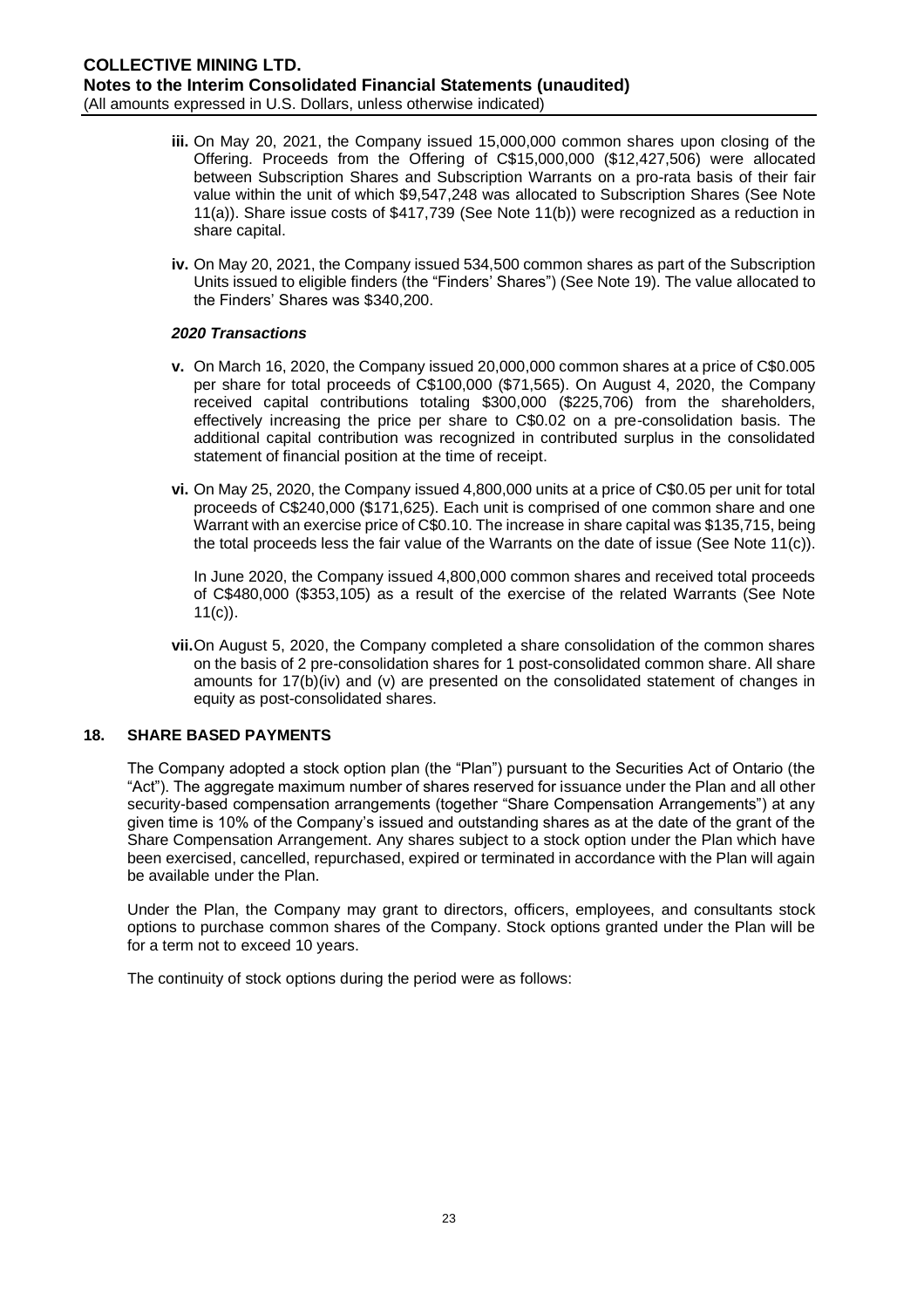|                                  | 2021      |                | 2020      |          |
|----------------------------------|-----------|----------------|-----------|----------|
|                                  |           | Weighted       |           | Weighted |
|                                  | Number of | average        | Number of | average  |
|                                  | stock     | exercise       | stock     | exercise |
|                                  | options   | price          | options   | price    |
|                                  |           | C <sub>3</sub> |           | C\$      |
| Outstanding, beginning of period | 2,120,000 | 0.37           |           |          |
| Granted                          | 590,000   | 1.00           |           |          |
| Exercised (a)                    | (500,000) | (0.20)         |           |          |
| Expired/cancelled                | (122,500) | (0.48)         |           |          |
| Outstanding, June 30, 2021       | 2.087.500 | 0.59           |           |          |

**(a)** On January 5, 2021, 500,000 options were modified whereby vesting of such options were accelerated and immediately exercised, resulting in the recognition of \$19,237 in the consolidated statement of operations and comprehensive loss on the date of modification.

The following table summarizes information about stock options outstanding and exercisable as at June 30, 2021:

| <b>Exercise</b><br>price<br>(C\$) | <b>Expiry Date</b> | Number of<br>options<br>outstanding | Number of<br>options<br>exercisable |
|-----------------------------------|--------------------|-------------------------------------|-------------------------------------|
| 0.20                              | August 19, 2022    | 587,500                             | 312,500                             |
| 0.20                              | August 27, 2022    | 75,000                              | 37,500                              |
| 0.60                              | December 16, 2023  | 835,000                             |                                     |
| 1.00                              | May 19, 2024       | 590,000                             |                                     |
| 0.59                              |                    | 2,087,500                           | 350,000                             |

Options granted for the three and six months ended June 30, 2021 have vesting terms of every eight months over a two-year period and a term of three years. Options outstanding as at December 31, 2020 have vesting terms of every six or eight months from the date of grant over a two-year period and terms of two to three years.

The following is a summary of the stock options granted, the fair values and the assumptions used in the Black-Scholes option pricing formula:

| For the six months or period ended June 30                                  | 2021       | 2020 |
|-----------------------------------------------------------------------------|------------|------|
|                                                                             |            |      |
| Number of options granted                                                   | 590,000    |      |
| Weighted average share price on grant date                                  | C\$0.77    |      |
| Weighted average risk-free interest rate                                    | 0.5%       |      |
| Weighted average dividend yield                                             | <b>Nil</b> |      |
| Weighted average stock price volatility, based on historical volatility for |            |      |
| comparable companies                                                        | 130%       |      |
| Weighted average period to expiry (years)                                   | 2.2        |      |

1 – For the period from February 11, 2020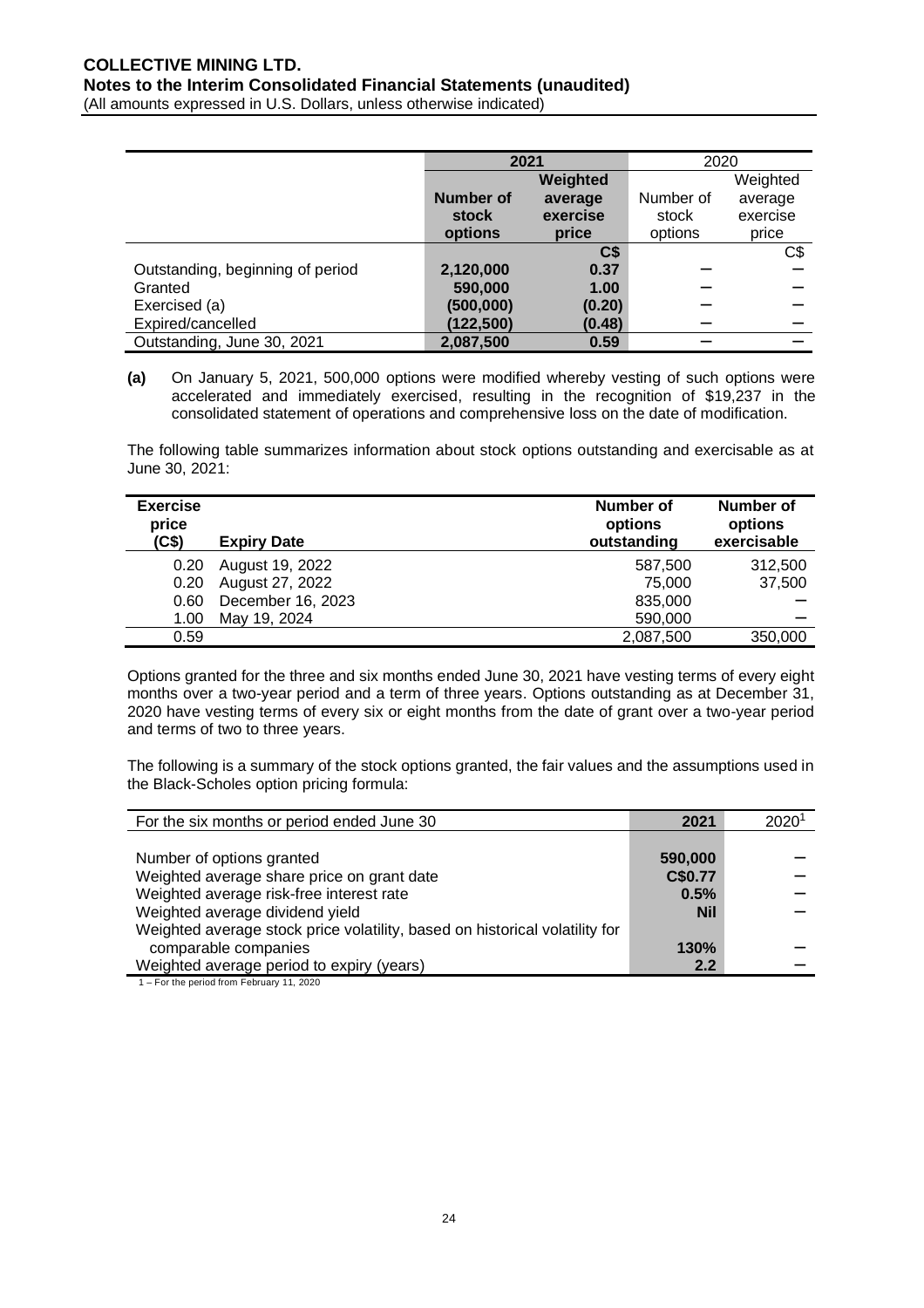### **19. WARRANTS RESERVE**

The following represents warrants issued and recognized within warrants reserve, a component of contributed surplus:

|                                                                   | Number of<br>warrants |         |
|-------------------------------------------------------------------|-----------------------|---------|
| Balance January 1, 2021<br>Finders' Warrants issued, May 20, 2021 | 267.250               | 102.633 |
| Exercised                                                         |                       |         |
| Balance June 30, 2021                                             | 267.250               | 102,633 |

In connection with the Offering, eligible finders were issued a total of 534,500 Finders' Units, upon closing of the Transaction and representing 5% of the number of Subscription Receipts placed by such eligible finders. Each Finders' Unit consisted of one Finders' Share and one-half of a Finders' Warrant, with the same terms and conditions as the Subscription Warrants (See Note 10(a)).

The Finders' Warrants are accounted for under IFRS 2, as they were issued in exchange for services and therefore, the value allocated to the Finders' Warrants are classified in warrants reserve, a component of contributed surplus, and are not subsequently revalued. The value of services received is determined to be the issue price of the Finders' Units on the date of issue, May 20, 2021, and are allocated between Finders' Shares and Finders' Warrants on a pro-rata basis of their fair value within the unit. Fair value for the Finders' Warrants was determined using the Black-Scholes option pricing model. The allocation of values between Finders' Shares and Finders' Warrants is as follows:

|                                         | C\$     |         |
|-----------------------------------------|---------|---------|
| Contributed surplus - Finders' Warrants | 123.878 | 102.633 |
| Share capital – Finders' Shares         | 410.622 | 340,200 |
| Total value of Finders' Units issued    | 534.500 | 442,833 |

On June 25, 2021, the Company issued a notice exercising its right to accelerate the expiry date. All outstanding Finders' Warrants as at June 30, 2021 must be exercised by August 9, 2021.

As at August 9, 2021, all Finders' Warrants were exercised and total proceeds of \$425,400 (C\$534,500) in respect of the Finders' Warrants were received.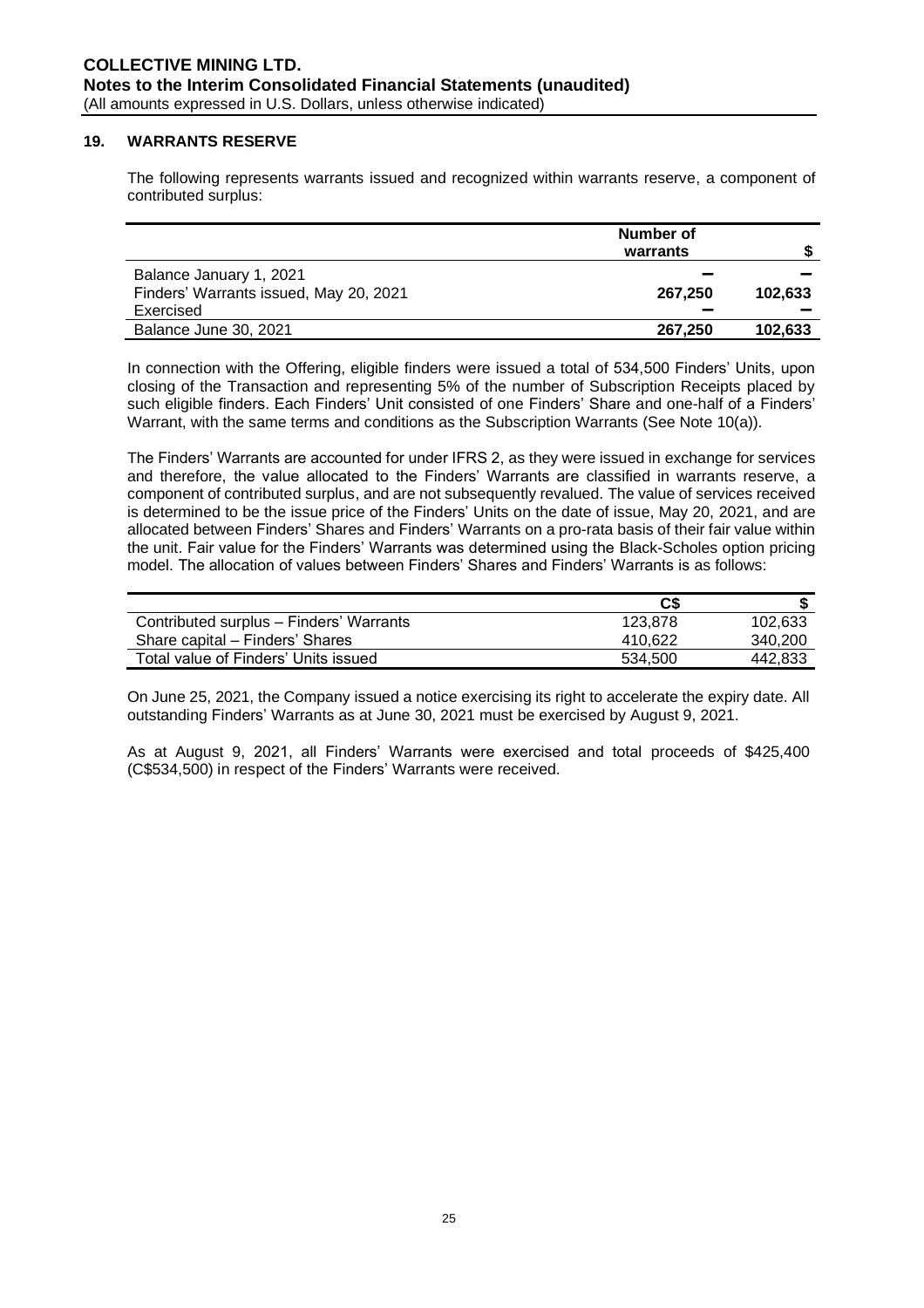# **20. EXPENSES BY NATURE**

# **(a) Exploration and evaluation**

Exploration and evaluation expense for the period is made up of the following:

|                              | Three months ended |         |               | Six months and period |  |
|------------------------------|--------------------|---------|---------------|-----------------------|--|
|                              | June 30            |         | ended June 30 |                       |  |
|                              | 2021               | 2020    | 2021          | 2020 1                |  |
|                              |                    |         |               |                       |  |
| Option payments and fees (i) | 42,433             | 404,806 | 954,353       | 404,806               |  |
| <b>Drilling services</b>     | 604,670            |         | 720,576       |                       |  |
| Salaries and benefits        | 196,287            |         | 338,257       |                       |  |
| Consulting and professional  |                    |         |               |                       |  |
| fees                         | 161,145            |         | 239,032       |                       |  |
| Field costs, surveys and     |                    |         |               |                       |  |
| other                        | 137,330            |         | 220,433       |                       |  |
| Transportation and meals     | 75,685             |         | 110,678       |                       |  |
| Assaying                     | 37,478             |         | 54,238        |                       |  |
| Depreciation and             |                    |         |               |                       |  |
| amortization                 | 26,058             |         | 45,312        |                       |  |
| Community expenses           | 28,532             |         | 38,897        |                       |  |
| Security                     | 20,998             |         | 32,846        |                       |  |
|                              | 1,330,616          | 404,806 | 2,754,622     | 404,806               |  |

1 – For the period from February 11, 2020

**i.** Includes total option payments in respect of option agreements for the three and six months ended June 30, 2021 of \$nil and \$900,000, respectively (three months ended and period from February 11, 2020 to June 30, 2020 – \$350,000) and including \$300,000 of required minimum option payments recognized in accounts payable and accrued liabilities as at June 30, 2021 (2020 – \$nil) (See Note 10).

## **(b) General and administration**

General and administration expense for the period is made up of the following:

|                                  |           | Three months ended | Six months and period |        |
|----------------------------------|-----------|--------------------|-----------------------|--------|
|                                  | June 30   |                    | ended June 30         |        |
|                                  | 2021      | 2020               | 2021                  | 2020 1 |
|                                  | \$        |                    |                       | S      |
|                                  |           |                    |                       |        |
| Salaries and benefits            | 321,733   |                    | 556,748               |        |
| Share-based compensation         | 320,901   |                    | 446,544               |        |
| Consulting and professional fees | (70, 330) | 11,777             | 201,933               | 11,777 |
| Travel and entertainment         | 82,994    |                    | 90.131                |        |
| Office administration            | 17,746    | 201                | 28.639                | 201    |
| Regulatory and compliance fees   | (758)     |                    | 13,541                |        |
| Depreciation                     | 952       |                    | 1,715                 |        |
| Investor relations               |           |                    | 394                   |        |
| Directors' fees and expenses     |           | 3,000              |                       | 3,000  |
|                                  | 673,238   | 14,978             | 1,339,645             | 14,978 |

1 – For the period from February 11, 2020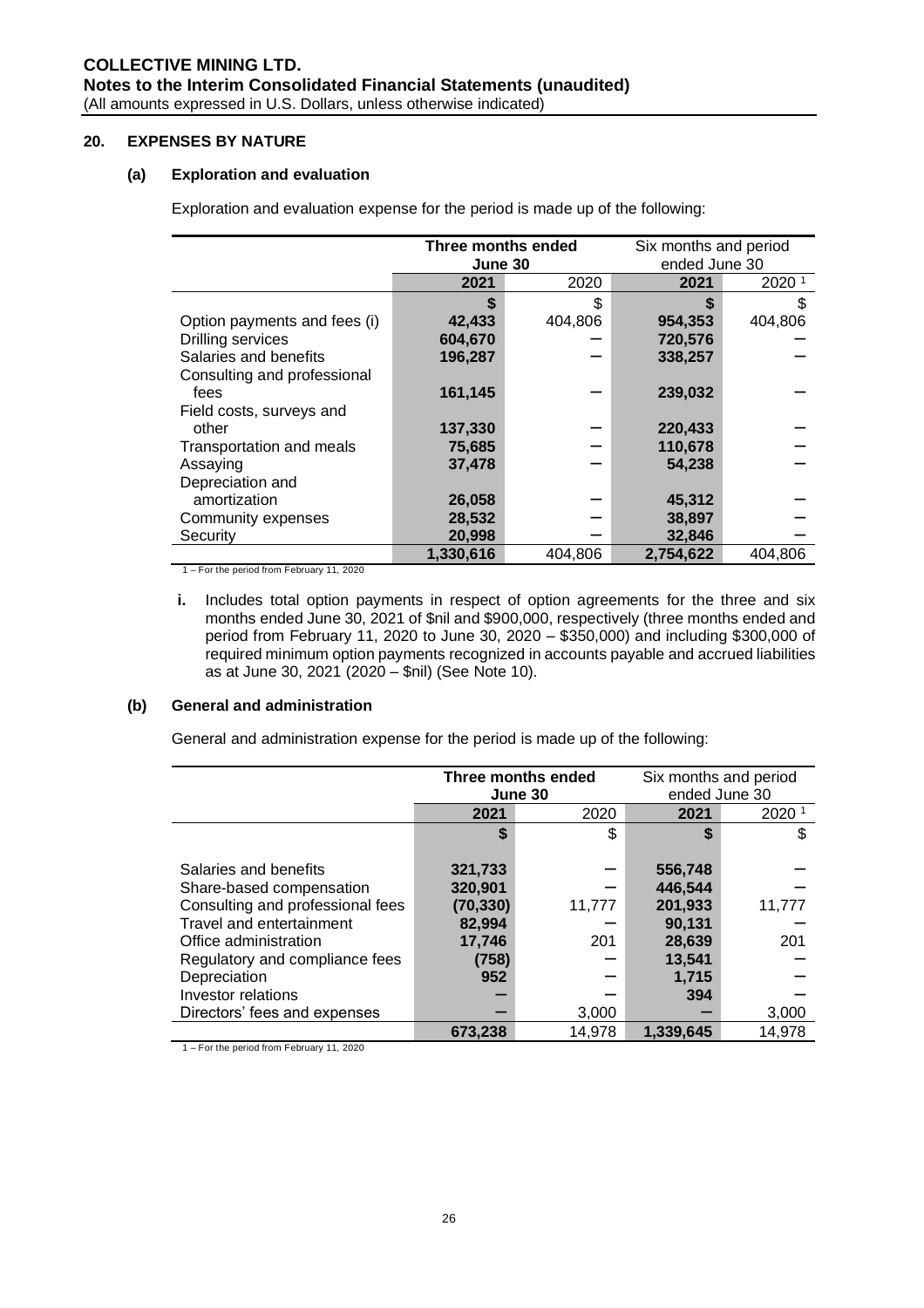## **(c) Finance costs**

|                                 | Three months ended |  | Six months and period |        |
|---------------------------------|--------------------|--|-----------------------|--------|
|                                 | June 30            |  | ended June 30         |        |
|                                 | 2021<br>2020       |  | 2021                  | 2020 1 |
|                                 |                    |  |                       |        |
| Finance issue expense (i)       | 126,025            |  | 126,025               |        |
| Interest accretion expense (ii) | 6,147              |  | 12,578                |        |
|                                 | 132,172            |  | 138,603               |        |

Finance costs for the period is made up of the following:

1 – For the period from February 11, 2020

- **i.** Represents the portion of the Offering financing costs allocated to the Subscription Warrants (See Note 11(b)).
- **ii.** Interest accretion expense or amortization of the discount is in respect of the lease liability, representing also the interest portion of lease payments (See Note 13).

### **(d) Financing costs incurred**

Financing costs incurred for the period is made up of the following:

|                                                                    | Three months ended<br>June 30 |  | Six months and period<br>ended June 30 |      |
|--------------------------------------------------------------------|-------------------------------|--|----------------------------------------|------|
|                                                                    | 2021<br>2020                  |  | 2021                                   | 2020 |
|                                                                    |                               |  |                                        |      |
| Offering financing costs (i)<br>Interest portion of lease payments | 100,931                       |  | 100,931                                |      |
| (Note 13, (20(c)(ii))                                              | 6,147                         |  | 12,578                                 |      |
|                                                                    | 107,078                       |  | 113,509                                |      |

1 – For the period from February 11, 2020

**i.** Represents financing costs incurred in respect of the Offering (See Note 11(b)).

# **21. COMMITMENTS, OPTION AGREEMENTS AND CONTINGENCIES**

# **Commitments**

As at June 30, 2021, the Company had the following contractual commitments and obligations:

|                                   | Total   | Less than<br>1 Year | Years $2-$<br>5 | After 5<br>Years |
|-----------------------------------|---------|---------------------|-----------------|------------------|
|                                   |         |                     |                 |                  |
| Other lease commitments (a)       | 98,633  | 94.238              | 4.395           |                  |
| Social and governance commitments | 68.158  | 68,158              |                 |                  |
| Service contracts (b)             | 500,968 | 500,968             |                 |                  |
|                                   | 667.759 | 663,364             | 4.395           |                  |

**<sup>(</sup>a)** Other lease commitments represent lease contracts for a warehouse and housing for exploration employees for terms of 12 months or less.

**(b)** Service contracts represent commitments in respect of drilling.

#### **Option Agreements**

The Company has the option to terminate its option agreements at any time. Future expenditures are therefore dependent on the success of exploration and development programs and a decision by management to continue or exercise its option(s) for the relevant project and agreement.